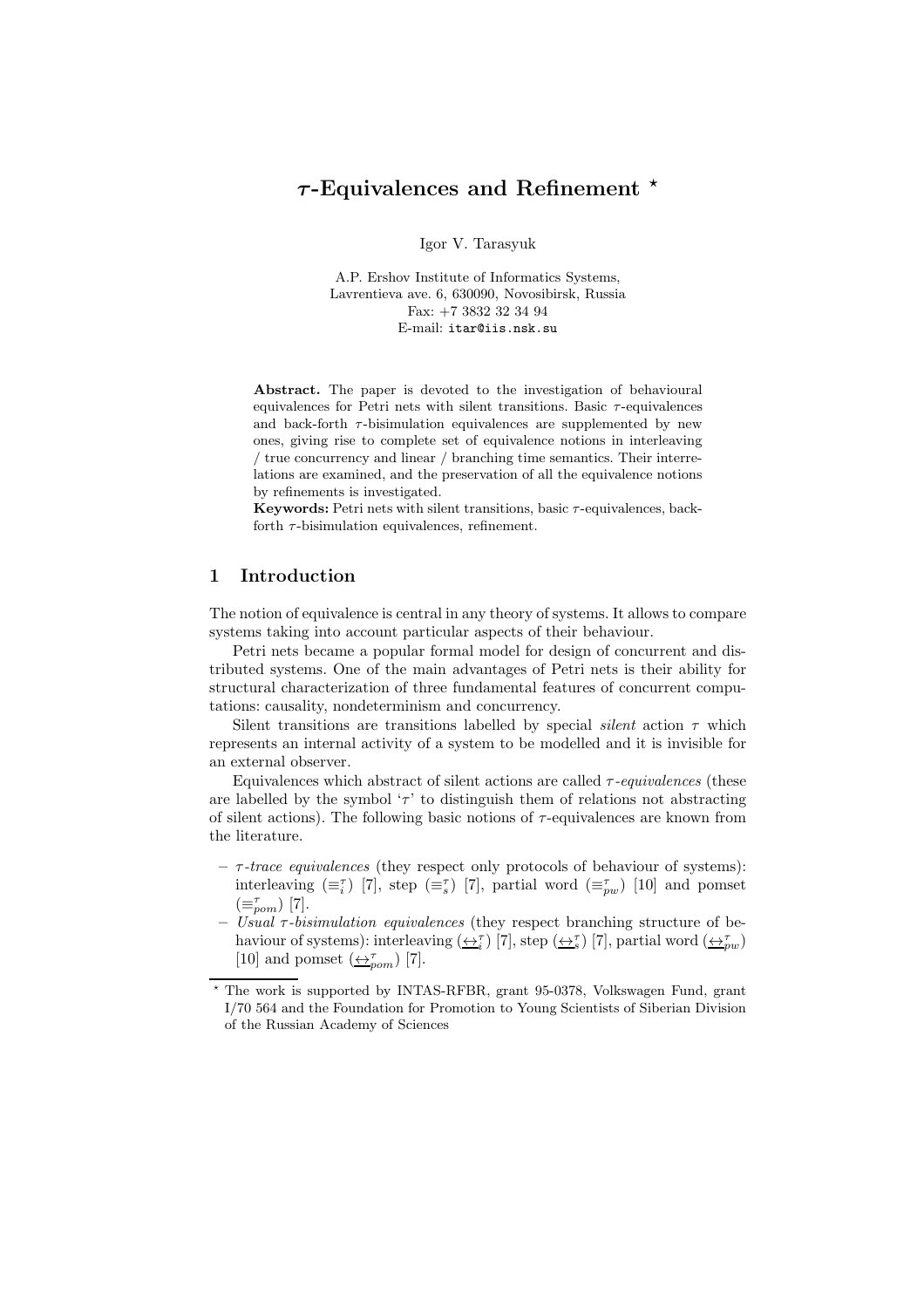- *ST-*τ*-bisimulation equivalences* (they respect the duration or maximality of events in behaviour of systems): interleaving  $(\underbrace{\leftrightarrow}^{\tau}_{iST})$  [10], partial word  $(\underleftarrow{\leftrightarrow_{\textit{pwST}}}$  [10] and pomset  $(\underleftarrow{\leftrightarrow_{\textit{pomsT}}}$  [10].
- *History preserving* τ*-bisimulation equivalences* (they respect the "past" or "history" of behaviour of systems): pomset  $(\underbrace{\leftrightarrow}_{pomh}^{\tau})$  [7].
- *History preserving ST-*τ*-bisimulation equivalences* (they respect the "history" and the duration or maximality of events in behaviour of systems): pomset  $\left(\overline{\leftrightarrow_{pomhST}}\right)$  [7].
- *Usual branching* τ*-bisimulation equivalences* (they respect branching structure of behaviour of systems taking a special care for silent actions): interleaving  $(\underline{\leftrightarrow}_{ibr}^{\tau})$  [7].
- *History preserving branching* τ*-bisimulation equivalences* (they respect "history" and branching structure of behaviour of systems taking a special care for silent actions): pomset history preserving  $(\leftrightarrow_{pcmhbr}^{\tau} )$  [7].
- *Isomorphism*  $(\simeq)$  (i.e. coincidence of systems up to renaming of their components).

Another important group of equivalences are back-forth bisimulation ones which are based on the idea that bisimulation relation do not only require systems to simulate each other behaviour in the forward direction but also when going back in history. They are closely connected with equivalences of logics with past modalities.

These equivalence notions were initially introduced in [6]. On transition systems with silent actions it was shown that back-forth variant  $(\underbrace{\leftrightarrow_{i}}_{i}^{\tau}$  of interleaving  $\tau$ -bisimulation equivalence coincide with  $\leftrightarrow_{ibr}^{\tau}$ .

In [4] the new variants of step, partial word and pomset back-forth bisimulation equivalences were defined in the framework of event structures without silent actions.

In [8] the new idea of differentiating the kinds of back and forth simulations appeared. The set of all possible back-forth equivalence notions was proposed in interleaving, step, partial word and pomset semantics for event structures without silent actions. The new notion of  $\tau$ -equivalence was proposed for event structures with silent actions: pomset back pomset forth  $(\underbrace{\leftrightarrow}_{pombpomf}^{\tau})$   $\tau$ -bisimulation equivalence. Its coincidence with  $\leftrightarrow_{\text{p}}^{\tau}$  was proved.

To choose most appropriate behavioural viewpoint on systems to be modelled, it is very important to have a complete set of equivalence notions in all semantics and understand their interrelations. This branch of research is usually called *comparative concurrency semantics*. Treating equivalences for preservation by refinements allows one to decide which of them may be used for top-down design.

Working in the framework of Petri nets with silent transitions, in this paper we continue research of [9] and extend the set of basic notions of  $\tau$ -equivalences by interleaving ST-branching  $\tau$ -bisimulation one  $(\underbrace{\leftrightarrow}^{\tau}_{iSTbr}),$  pomset history preserving ST-branching  $\tau$ -bisimulation one  $(\underbrace{\leftrightarrow}_{pomhSTbr})$  and multi-event structure one  $(\equiv_{mes}^{\tau})$ . Let us note that an idea to introduce  $\leftrightarrow_{pomhSTbr}^{\tau}$  appeared initially in [8]. We complete back-forth  $\tau$ -equivalences from [8] by 6 new notions in in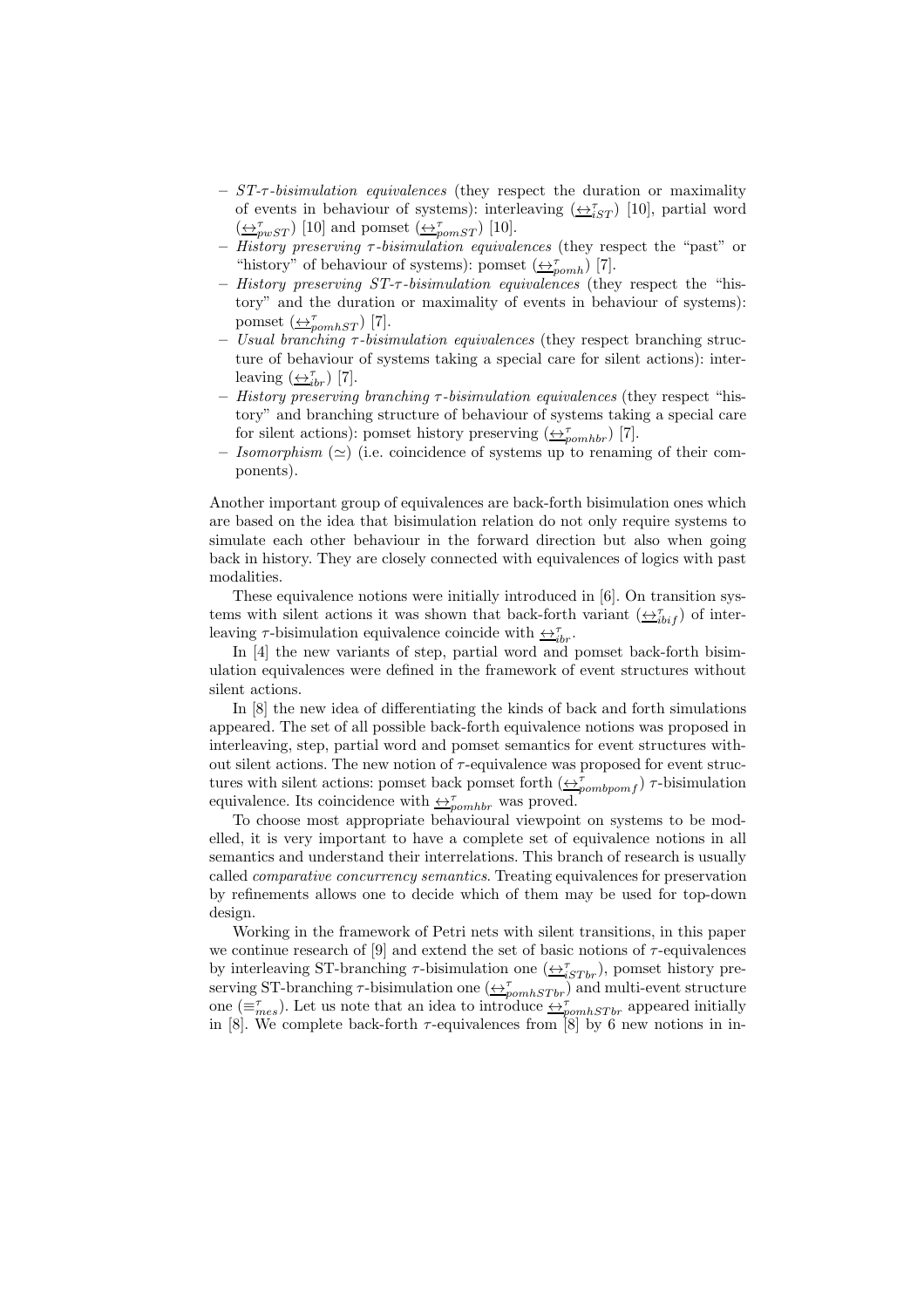terleaving – pomset semantics. We compare all the  $\tau$ -equivalences and obtain a diagram of their interelations.

In [3], SM-refinement operator for Petri nets was proposed, which "replaces" their transitions by SM-nets, a special subclass of state machine nets. We treat all the  $\tau$ -equivalences for preservation by SM-refinements. We show that  $\leftrightarrow^\tau_{iSTbr},$  $\leftrightarrow_{\text{pomhSTbr}}^{\tau}$  and  $\equiv_{mes}^{\tau}$ , i.e. all the new equivalences introduced in this paper, are preserved by SM-refinements. Thus, we have branching and conflict preserving equivalences which may be used for multilevel design. In the literature, a stability w.r.t. SM-refinements was proved only for  $\leftrightarrow_{\text{pounds}T}^{\tau}$  in [3] and for  $\leftrightarrow_{iST}^{\tau}$  in [5]. The preservation result for other  $ST-\tau$ -bisimulation equivalences was proved in [10], but it was done on event structures and an other refinement operator was used. The preservation of trace  $\tau$ -equivalences was not established before. Thus, our results for  $\triangle^{\tau}_{pwST}$ ,  $\triangle^{\tau}_{pomST}$ ,  $\equiv^{\tau}_{pw}$  and  $\equiv^{\tau}_{pom}$  are also new.

# 2 Basic definitions

In this section we give some basic definitions used further.

# 2.1 Labelled nets

Let  $Act = \{a, b, ...\}$  be a set of *action names* or *labels*. The symbol  $\tau \notin Act$ denotes a special *silent* action. We denote  $Act_{\tau} = Act \cup {\tau}.$ 

**Definition 1.** *A* labelled net *is a quadruple*  $N = \langle P_N, T_N, F_N, l_N \rangle$ , where:

- $-P_N = \{p, q, \ldots\}$  *is a set of* places;
- $-T_N = \{t, u, ...\}$  *is a set of* transitions;
- $-F_N : (P_N \times T_N) \cup (T_N \times P_N) \to \mathbb{N}$  *is the flow relation with weights* (N *denotes a set of natural numbers);*
- $l_N : T_N \to Act_\tau$  *is a* labelling *of transitions with action names.*

Given labelled nets  $N = \langle P_N, T_N, F_N, l_N \rangle$  and  $N' = \langle P_{N'}, T_{N'}, F_{N'}, l_{N'} \rangle$ . A mapping  $\beta: P_N \cup T_N \to P_{N'} \cup T_{N'}$  is an *isomorphism* between N and N', denoted by  $\beta : N \simeq N'$ , if:

- 1. β is a bijection such that  $\beta(P_N) = P_{N'}$  and  $\beta(T_N) = T_{N'}$ ;
- 2.  $\forall p \in P_N \ \forall t \in T_N \ F_N(p, t) = F_{N'}(\beta(p), \beta(t))$  and  $F_N(t, p) = F_{N'}(\beta(t), \beta(p));$ 3.  $\forall t \in T_N$   $l_N(t) = l_{N'}(\beta(t)).$

Labelled nets N and N' are *isomorphic*, denoted by  $N \simeq N'$ , if  $\exists \beta : N \simeq N'$ .

Given a labelled net N and some transition  $t \in T_N$ , the *precondition* and postcondition t, denoted by  $\bullet$  t and  $t$ <sup> $\bullet$ </sup> respectively, are the multisets defined in such a way:  $(\bullet t)(p) = F_N(p, t)$  and  $(t^{\bullet})(p) = F_N(t, p)$ . Analogous definitions are introduced for places:  $({}^{\bullet}p)(t) = F_N(t,p)$  and  $(p^{\bullet})(t) = F_N(p,t)$ . Let °N = {p  $\in$  $P_N \mid \bullet_p = \emptyset$  is a set of *input* places of N and  $N^{\circ} = \{p \in P_N \mid p^{\bullet} = \emptyset\}$  is a set of *output* places of N.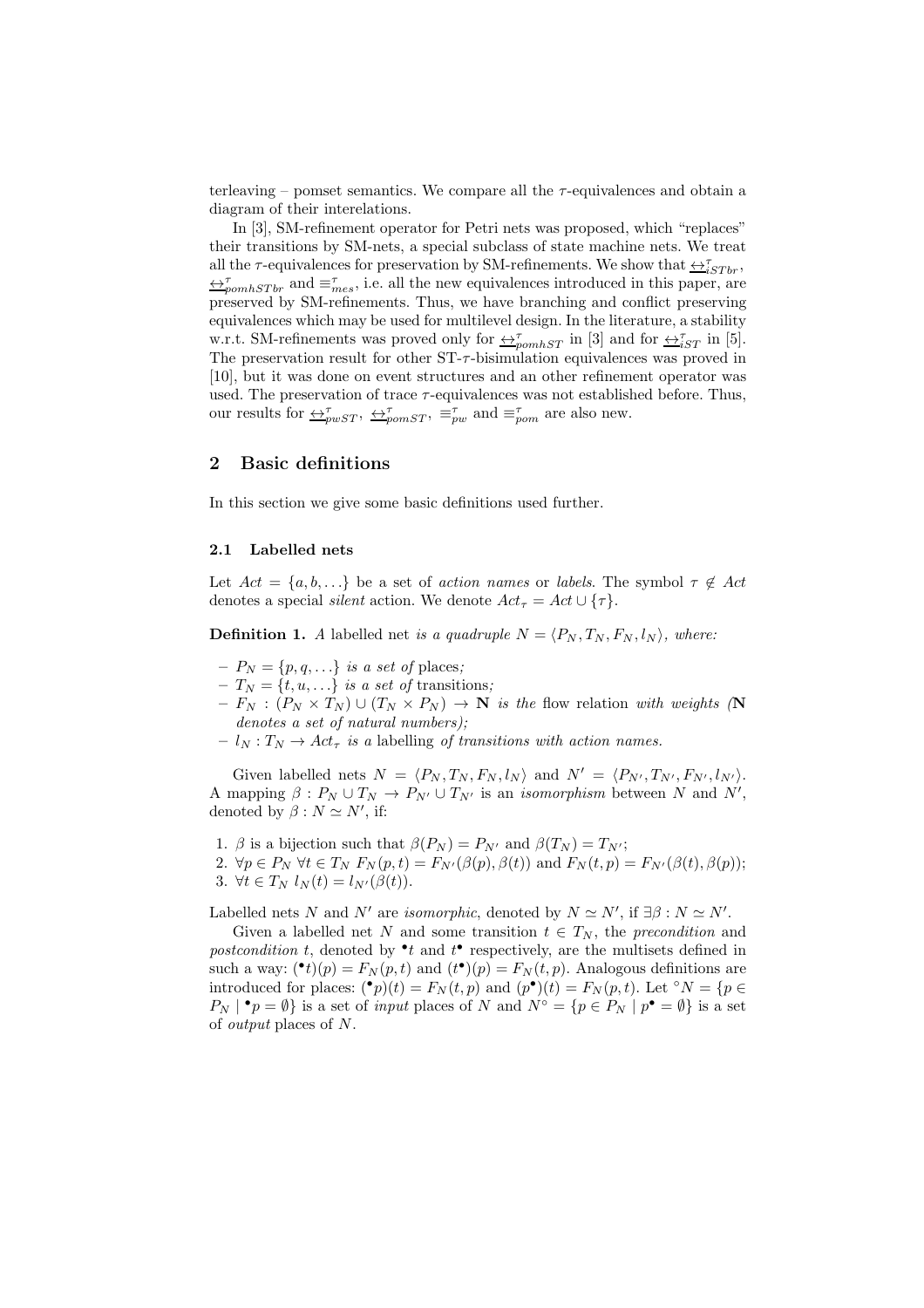A labelled net N is *acyclic*, if there exist no transitions  $t_0, \ldots, t_n \in T_N$  such that  $t_{i-1}^{\bullet} \cap \bullet t_i \neq \emptyset$   $(1 \leq i \leq n)$  and  $t_0 = t_n$ . A labelled net N is *ordinary* if  $\forall p \in P_N$ <sup>•</sup>p and  $p^{\bullet}$  are proper sets (not multisets).

Let  $N = \langle P_N , T_N , F_N , l_N \rangle$  be acyclic ordinary labelled net and  $x, y \in P_N \cup$  $T_N$ . Let us introduce the following notions.

- $x \prec_N y$  ⇔  $xF_N^+y$ , where  $F_N^+$  is a transitive closure of  $F_N$  (*strict causal dependence* relation);
- $x \preceq_N y \Leftrightarrow (x \prec_N y) ∨ (x = y)$  (a relation of *causal dependence*);
- $x \#_N y \Leftrightarrow \exists t, u \in T_N \ (t \neq u, \bullet t \cap \bullet u \neq \emptyset, t \preceq_N x, u \preceq_N y)$  (a relation of *conflict*);
- $-\bigcup_{N} x = \{y \in P_N \cup T_N \mid y \prec_N x\}$  (the set of *strict predecessors* of x).

A set  $T \subseteq T_N$  is *left-closed* in N, if  $\forall t \in T \ (\downarrow_N t) \cap T_N \subseteq T$ .

### 2.2 Marked nets

We denote the *set of all finite multisets* over a set X by  $\mathcal{M}(X)$ . A *marking* of a labelled net N is a multiset  $M \in \mathcal{M}(P_N)$ .

**Definition 2.** *A* marked net (net) *is a tuple*  $N = \langle P_N, T_N, F_N, l_N, M_N \rangle$ , where  $\langle P_N, T_N, F_N, l_N \rangle$  *is a labelled net and*  $M_N \in \mathcal{M}(P_N)$  *is the initial marking.* 

Given nets  $N = \langle P_N , T_N , F_N , l_N , M_N \rangle$  and  $N' = \langle P_{N'} , T_{N'} , F_{N'} , l_{N'} , M_{N'} \rangle$ . A mapping  $\beta: P_N \cup T_N \to P_{N'} \cup T_{N'}$  is an *isomorphism* between N and N', denoted by  $\beta$  :  $N \simeq N'$ , if  $\beta$  :  $\langle P_N, T_N, F_N, l_N \rangle \simeq \langle P_{N'}, T_{N'}, F_{N'}, l_{N'} \rangle$  and  $\forall p \in P_N$   $M_N(p) = M_{N'}(\beta(p))$ . Nets N and N' are *isomorphic*, denoted by  $N \simeq N'$ , if  $\exists \beta : N \simeq N'$ .

Let  $M \in \mathcal{M}(P_N)$  be a marking of a net N. A transition  $t \in T_N$  is *firable* in  $M$ , if  $\bullet t \subseteq M$ . If t is firable in M, firing it yields a new marking  $\widetilde{M} = M - \bullet t + t \bullet$ , denoted by  $M \stackrel{t}{\rightarrow} \widetilde{M}$ .  $Mark(N)$  denotes a *set of all reachable* markings of a net  $N$ .

### 2.3 Partially ordered sets

**Definition 3.** *A* labelled partially ordered set (lposet) *is a triple*  $\rho = \langle X, \prec, l \rangle$ , *where:*

 $- X = \{x, y, ...\}$  *is some set;* 

 $\prec$ ⊆  $\overline{X}$   $\times$   $\overline{X}$  *is a strict partial order (irreflexive transitive relation) over*  $\overline{X}$ ;  $- l : X \rightarrow Act_{\tau}$  *is a* labelling *function*.

Let  $\rho = \langle X, \prec, l \rangle$  be lposet and  $Y \subset X$ . A *restriction* of  $\rho$  to the set Y is defined as follows:  $\rho|_Y = \langle Y, \prec \cap (Y \times Y), l|_Y \rangle$ .

Let  $\rho = \langle X, \prec, l \rangle$  and  $\rho' = \langle X', \prec', l' \rangle$  be lposets.

A mapping  $\beta: X \to X'$  is a *label-preserving bijection* between  $\rho$  and  $\rho'$ , denoted by  $\beta : \rho \asymp \rho'$ , if  $\beta$  is a bijection s.t.  $\forall x \in X$   $l(x) = l'(\beta(x))$ . We write  $\rho \asymp \rho'$ , if  $\exists \beta : \rho \asymp \rho'$ .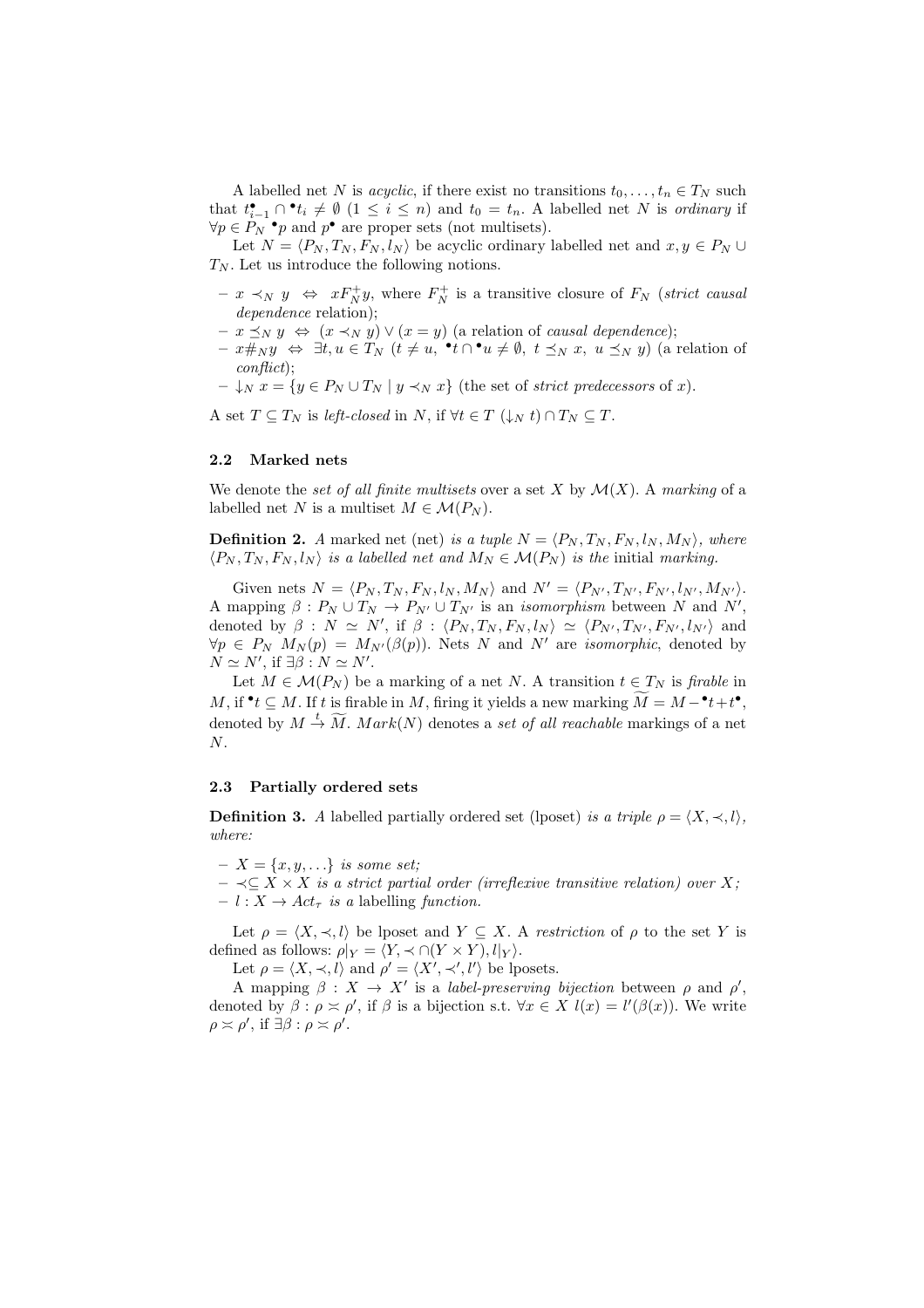A mapping  $\beta: X \to X'$  is a *homomorphism* between  $\rho$  and  $\rho'$ , denoted by  $\beta: \rho \sqsubseteq \rho', \text{ if } \beta: \rho \asymp \rho' \text{ and } \forall x, y \in X \ x \prec y \Rightarrow \beta(x) \prec' \beta(y).$  We write  $\rho \sqsubseteq \rho',$ if  $\exists \beta : \rho \sqsubseteq \rho'$ .

A mapping  $\beta: X \to X'$  is an *isomorphism* between  $\rho$  and  $\rho'$ , denoted by  $\beta$  :  $\rho \simeq \rho'$ , if  $\beta$  :  $\rho \sqsubseteq \rho'$  and  $\beta^{-1}$  :  $\rho' \sqsubseteq \rho$ . Lposets  $\rho$  and  $\rho'$  are *isomorphic*, denoted by  $\rho \simeq \rho'$ , if  $\exists \beta : \rho \simeq \rho'$ .

Definition 4. Partially ordered multiset (pomset) *is an isomorphism class of lposets.*

### 2.4 Event structures

**Definition 5.** *A* labelled event structure (LES) *is a quadruple*  $\xi = \langle X, \prec, \#, l \rangle$ , *where:*

- $-X = \{x, y, \ldots\}$  *is a set of* events;
- ≺⊆ X × X *is a strict partial order, a* causal dependence *relation, satisfying to the principle of finite causes:*  $\forall x \in X \mid x < \infty$ ;
- # ⊆ X × X *is an irreflexive symmetrical* conflict relation*, satisfying to the principle of* conflict heredity:  $\forall x, y, z \in X \; x \# y \prec z \Rightarrow x \# z$ ;
- $l : X \rightarrow Act_{\tau}$  *is a* labelling *function*.

Let  $\xi = \langle X, \prec, \#, l \rangle$  be LES and  $Y \subseteq X$ . A *restriction* of  $\xi$  to the set Y is defined as follows:  $\xi|_Y = \langle Y, \prec \cap (Y \times Y), \# \cap (Y \times Y), l|_Y \rangle.$ 

Let  $\xi = \langle X, \prec, \#, l \rangle$  and  $\xi' = \langle X', \prec', \#', l' \rangle$  be LES's. A mapping  $\beta : X \to X'$ is an *isomorphism* between  $\xi$  and  $\xi'$ , denoted by  $\beta : \xi \simeq \xi'$ , if:

- 1.  $\beta$  is a bijection;
- 2.  $\forall x \in X \; l(x) = l'(\beta(x));$
- 3.  $\forall x, y \in X \ x \prec y \Leftrightarrow \ \beta(x) \prec' \beta(y);$
- 4.  $\forall x, y \in X \ x \# y \Leftrightarrow \beta(x) \#' \beta(y).$

LES's  $\xi$  and  $\xi'$  are *isomorphic*, denoted by  $\xi \simeq \xi'$ , if  $\exists \beta : \xi \simeq \xi'$ .

Definition 6. *A* multi-event structure (MES) *is an isomorphism class of LES's.*

### 2.5 C-processes

Definition 7. *A* causal net *is an acyclic ordinary labelled net*  $C = \langle P_C, T_C, F_C, l_C \rangle, s.t.$ 

- 1.  $\forall r \in P_C \mid \mathbf{r} \leq 1$  *and*  $|r^{\bullet}| \leq 1$ , *i.e. places are unbranched*;
- 2.  $\forall x \in P_C \cap T_C \mid \downarrow_C x \mid \leq \infty$ , *i.e.* a set of causes is finite.

On the basis of any causal net  $C = \langle P_C, T_C, F_C, l_C \rangle$  one can define lposet  $\rho_C = \langle T_C, \prec_N \bigcap (T_C \times T_C), l_C \rangle.$ 

The fundamental property of causal nets is: if  $C$  is a causal net, then there exists a sequence of transition firings  ${}^{\circ}C = L_0 \stackrel{v_1}{\rightarrow} \cdots \stackrel{v_n}{\rightarrow} L_n = C^{\circ}$  such that  $L_i \subseteq P_C$   $(0 \le i \le n)$ ,  $P_C = \bigcup_{i=0}^n L_i$  and  $T_C = \{v_1, \ldots, v_n\}$ . Such a sequence is called a *full execution* of C.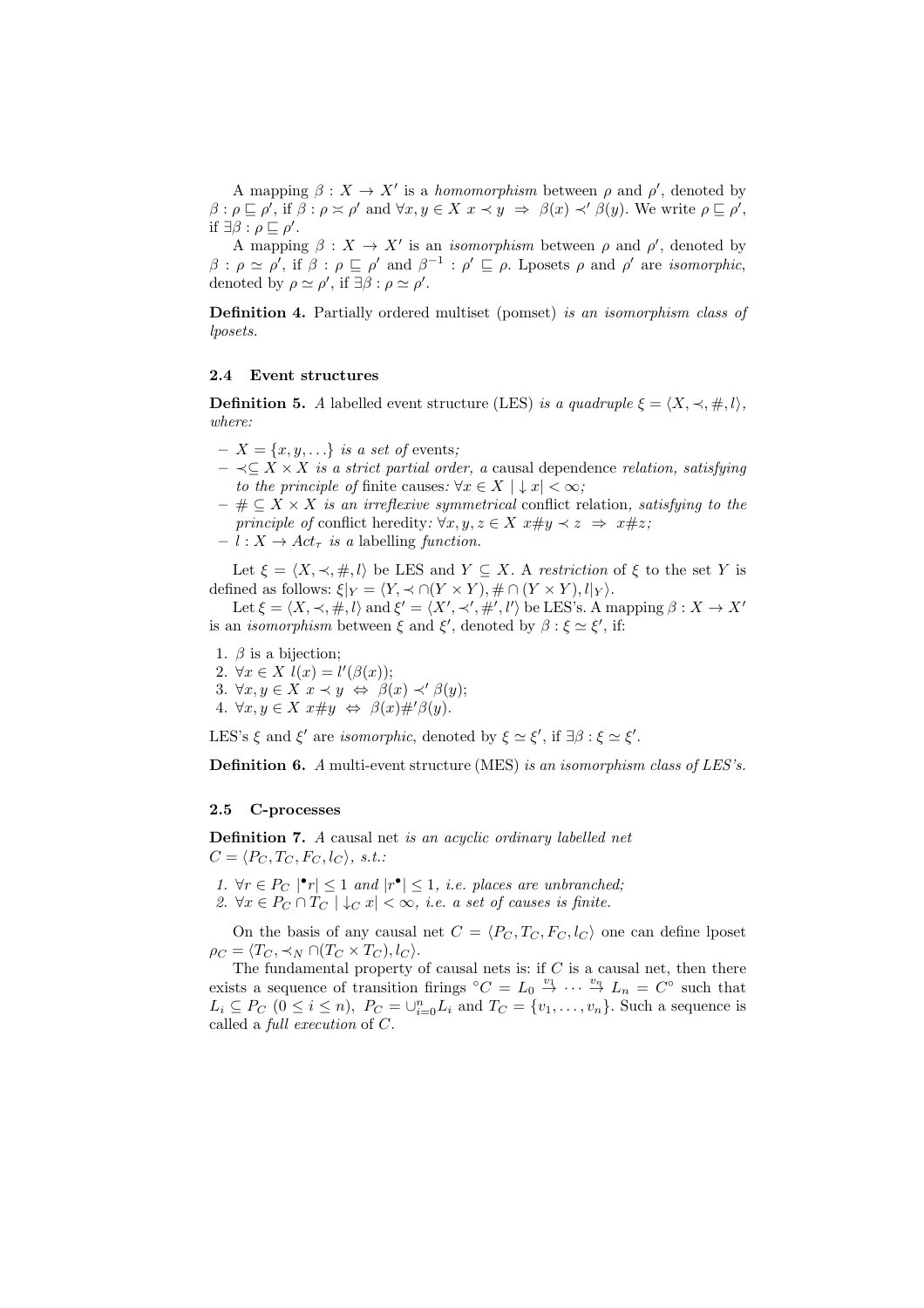**Definition 8.** Given a net N and a causal net C. A mapping  $\varphi$  :  $P_C \cup T_C \rightarrow$  $P_N \cup T_N$  *is an* embedding C *into* N, denoted by  $\varphi : C \to N$ , *if:* 

- *1.*  $\varphi(P_C) \in \mathcal{M}(P_N)$  and  $\varphi(T_C) \in \mathcal{M}(T_N)$ , *i.e. sorts are preserved*;
- 2.  $\forall v \in T_C \cdot \varphi(v) = \varphi(v)$  and  $\varphi(v) \cdot \varphi(v) = \varphi(v \cdot),$  *i.e. flow relation is respected*;
- 3.  $\forall v \in T_C$   $l_C(v) = l_N(\varphi(v))$ , *i.e. labelling is preserved.*

Since embeddings respect the flow relation, if  $\circ C \stackrel{v_1}{\rightarrow} \cdots \stackrel{v_n}{\rightarrow} C^{\circ}$  is a full execution of C, then  $M = \varphi({}^{\circ}C) \stackrel{\varphi(v_1)}{\longrightarrow} \cdots \stackrel{\varphi(v_n)}{\longrightarrow} \varphi(C^{\circ}) = \widetilde{M}$  is an sequence of transition firings in N.

Definition 9. *A* firable in marking M C-process (process) *of a net* N *is a pair*  $\pi = (C, \varphi)$ *, where* C *is a causal net and*  $\varphi : C \to N$  *is an embedding such that*  $M = \varphi({}^{\circ}C)$ *. A firable in*  $M_N$  *process is a* process *of* N.

We write  $\Pi(N, M)$  for a *set of all firable* in marking M processes of a net N and  $\Pi(N)$  for the *set of all processes* of a net N. The *initial* process of a net N is  $\pi_N = (C_N, \varphi_N) \in \Pi(N)$ , such that  $T_{C_N} = \emptyset$ . If  $\pi \in \Pi(N, M)$ , then firing of this process transforms a marking M into  $\widetilde{M} = M - \varphi({}^{\circ}C) + \varphi(C^{\circ}) = \varphi(C^{\circ}),$ denoted by  $M \stackrel{\pi}{\rightarrow} \widetilde{M}$ .

Let  $\pi = (C, \varphi), \tilde{\pi} = (\tilde{C}, \tilde{\varphi}) \in \Pi(N), \tilde{\pi} = (\tilde{C}, \hat{\varphi}) \in \Pi(N, \varphi(C^{\circ})).$  A process  $\tilde{\pi}$  is an *extension* of  $\pi$  *by process*  $\hat{\pi}$ , denoted by  $\pi \stackrel{\hat{\pi}}{\rightarrow} \tilde{\pi}$ , if  $T_C \subseteq T_{\widetilde{C}}$  is a left-closed set in  $\widetilde{C}$  and  $T_{\widetilde{C}} = T_{\widetilde{C}} \setminus T_C$ . We write  $\pi \to \tilde{\pi}$ , if  $\exists \hat{\pi} \pi \stackrel{\hat{\pi}}{\to} \tilde{\pi}$ .<br>A process  $\tilde{\pi}$  is an extension of a process  $\pi$  by one tr

A process  $\tilde{\pi}$  is an extension of a process  $\pi$  *by one transition*, denoted by  $\pi \stackrel{v}{\rightarrow} \tilde{\pi}$  or  $\pi \stackrel{a}{\rightarrow} \tilde{\pi}$ , if  $\pi \stackrel{\hat{\pi}}{\rightarrow} \tilde{\pi}$ ,  $T_{\widehat{C}} = \{v\}$  and  $l_{\widehat{C}}(v) = a$ .<br>A process  $\tilde{\pi}$  is an extension of a process  $\pi$  by seque

A process  $\tilde{\pi}$  is an extension of a process  $\pi$  *by sequence of transitions*, denoted by  $\pi \stackrel{\sigma}{\to} \tilde{\pi}$  or  $\pi \stackrel{\omega}{\to} \tilde{\pi}$ , if  $\exists \pi_i \in \Pi(N)$   $(1 \leq i \leq n)$   $\pi \stackrel{v_1}{\to} \pi_1 \stackrel{v_2}{\to} \ldots \stackrel{v_n}{\to} \pi_n = \tilde{\pi}$ ,  $\sigma =$  $v_1 \cdots v_n$  and  $l_{\widehat{C}}(\sigma) = \omega$ .<br>A process  $\tilde{\pi}$  is an ext

A process  $\tilde{\pi}$  is an extension of a process  $\pi$  *by multiset of transitions*, denoted by  $\pi \stackrel{V}{\rightarrow} \tilde{\pi}$  or  $\pi \stackrel{A}{\rightarrow} \tilde{\pi}$ , if  $\pi \stackrel{\hat{\pi}}{\rightarrow} \tilde{\pi}$ ,  $\prec_{\widehat{C}} = \emptyset$ ,  $T_{\widehat{C}} = V$  and  $l_{\widehat{C}}(V) = A$ .

### 2.6 O-processes

Definition 10. *An* occurrence net *is an acyclic ordinary labelled net*  $O = \langle P_O, T_O, F_O, l_O \rangle, s.t.$ 

- *1.* ∀ $r \in P_O$  | $\mathbf{P}_r$ | ≤ 1*, i.e. there are no backwards conflicts;*
- *2.* ∀ $x \in P_O \cup T_O \neg (x \#_O x)$ *, i.e. conflict relation is irreflexive*;
- *3.* ∀ $x \in P_O \cup T_O$   $\downarrow_O x$   $\lt \infty$ *, i.e. set of causes is finite.*

Let  $O = \langle P_O, T_O, F_O, l_O \rangle$  be occurrence net and  $N = \langle P_N, T_N, F_N, l_N, M_N \rangle$  be some net. A mapping  $\psi : P_O \cup T_O \to P_N \cup T_N$  is an *embedding* O into N, notation  $\psi: O \to N$ , if:

- 1.  $\psi(P_O) \in \mathcal{M}(P_N)$  and  $\psi(T_O) \in \mathcal{M}(T_N)$ . i.e. sorts are preserved;
- 2.  $\forall v \in T_O$   $l_O(v) = l_N(\psi(v))$ , i.e. labelling is preserved;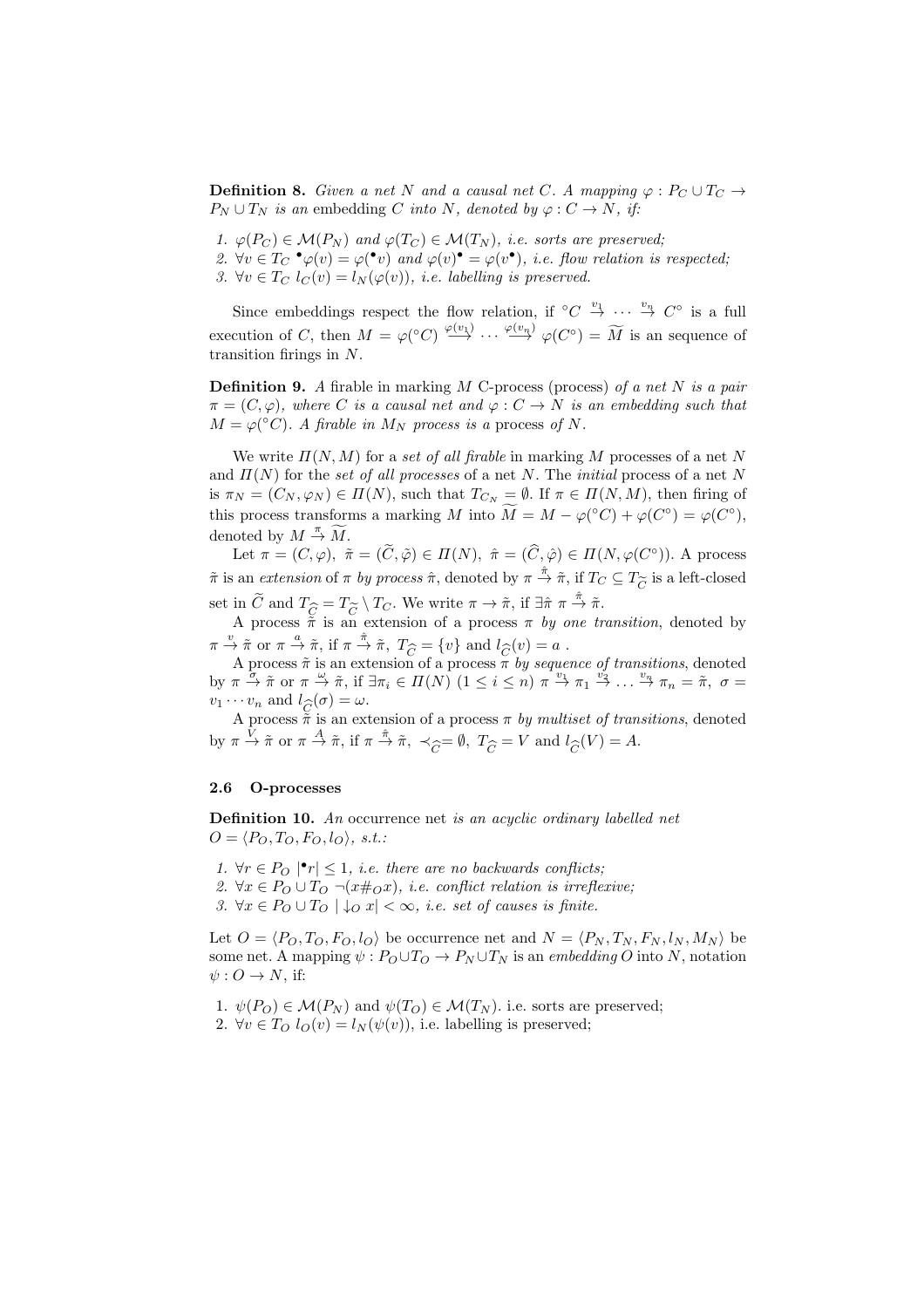- 3.  $\forall v \in T_O \bullet \psi(v) = \psi(\bullet v)$  and  $\psi(v) \bullet \psi(v) = \psi(v \bullet)$ , i.e. flow relation is respected;
- 4.  $\forall v, w \in T_O$   $(\bullet v = \bullet w) \land (\psi(v) = \psi(w)) \Rightarrow v = w$ , i.e. there are no "superfluous" conflicts.

**Definition 11.** An O-process of a net N is a pair  $\varpi = (O, \psi)$ , where O is an *occurrence net and*  $\psi$  :  $\ddot{O} \rightarrow N$  *is an embedding s.t.*  $M_N = \psi({}^{\circ} \ddot{O})$ *.* 

We write  $\wp(N)$  for a set of *all O-processes* of a net N. The *initial* O-process of a net N coincides with its initial C-process, i.e.  $\varpi_N = \pi_N$ .

Let  $\varpi = (O, \psi), \; \tilde{\varpi} = (\tilde{O}, \tilde{\psi}) \in \wp(N), \; O = \langle P_O, T_O, F_O, l_O \rangle,$ 

 $O = \langle P_{\widetilde{O}}, T_{\widetilde{O}}, I_{\widetilde{O}} \rangle$ . An O-process  $\widetilde{\omega}$  is an *extension* of  $\varpi$ , denoted by  $\varpi \to \widetilde{\omega}$ , if  $T_O \subseteq T_{\widetilde{O}}$  is a left-closed set in O.<br>An O-process  $\overline{\omega}$  of a net N is ma

An O-process  $\varpi$  of a net N is *maximal*, if  $\forall \varpi = (O, \psi)$  s.t.  $\varpi \to \tilde{\varpi}$ :  $T_{\tilde{O}} \setminus T_O = \lambda$  set of all maximal O-processes of a net N consists of the unique O-process  $\emptyset$ . A set of all maximal O-processes of a net N consists of the unique O-process  $\varpi_{max} = (O_{max}, \psi_{max})$ . In such a case an isomorphism class of occurrence net  $O_{max}$  is an *unfolding* of a net N, notation  $U(N)$ .

Let us note that on the basis of any occurrence net  $O$  one can define LES  $\xi_O = \langle T_O, \prec_O \cap (T_O \times T_O), \#_O \cap (T_O \times T_O), l_O \rangle$ . Then on the basis of unfolding  $U(N)$  of a net N one can define MES  $\mathcal{E}(N) = \xi_{U(N)}$  which is an isomorphism class of LES  $\xi_O$  for  $O \in \mathcal{U}(N)$ .

## 3 Basic  $\tau$ -equivalences

In this section we propose basic  $\tau$ -equivalences: trace, bisimulation and conflict preserving.

# 3.1  $\tau$ -trace equivalences

We denote the empty string by the symbol  $\varepsilon$ .

Let  $\sigma = a_1 \cdots a_n \in Act^*_\tau$ . We define  $vis(\sigma)$  as follows  $(a \in Act_\tau)$ .

1.  $vis(\varepsilon) = \varepsilon;$ 2.  $vis(\sigma a) = \begin{cases} vis(\sigma)a, a \neq \tau; \\ vis(\sigma) \end{cases}$  $vis(\sigma)$ ,  $a = \tau$ .

Definition 12. *A* visible interleaving trace *of a net* N *is a sequence*  $vis(a_1 \cdots a_n) \in Act^* \; s.t. \; \pi_N \stackrel{a_1}{\rightarrow} \pi_1 \stackrel{a_2}{\rightarrow} \ldots \stackrel{a_n}{\rightarrow} \pi_n$ , where  $\pi_i \in \Pi(N) \; (1 \leq i \leq n)$ . *We denote a set of all visible interleaving traces of a net*  $N$  *by*  $VisIntTrace(N)$ *. Two nets* N *and* N' *are* interleaving  $\tau$ -trace equivalent, *denoted by*  $N \equiv_i^{\tau} N'$ , *if*  $VisIntTraces(N) = VisIntTraces(N').$ 

Let  $\Sigma = A_1 \cdots A_n \in (\mathcal{M}(Act_{\tau}))^*$ . We define  $vis(\Sigma)$  as follows  $(A \in \mathcal{M}(Act_{\tau}))$ .

1. 
$$
vis(\varepsilon) = \varepsilon;
$$
  
2. 
$$
vis(\Sigma A) = \begin{cases} vis(\Sigma)(A \cap Act), A \cap Act \neq \emptyset; \\ vis(\Sigma), \end{cases}
$$
 otherwise.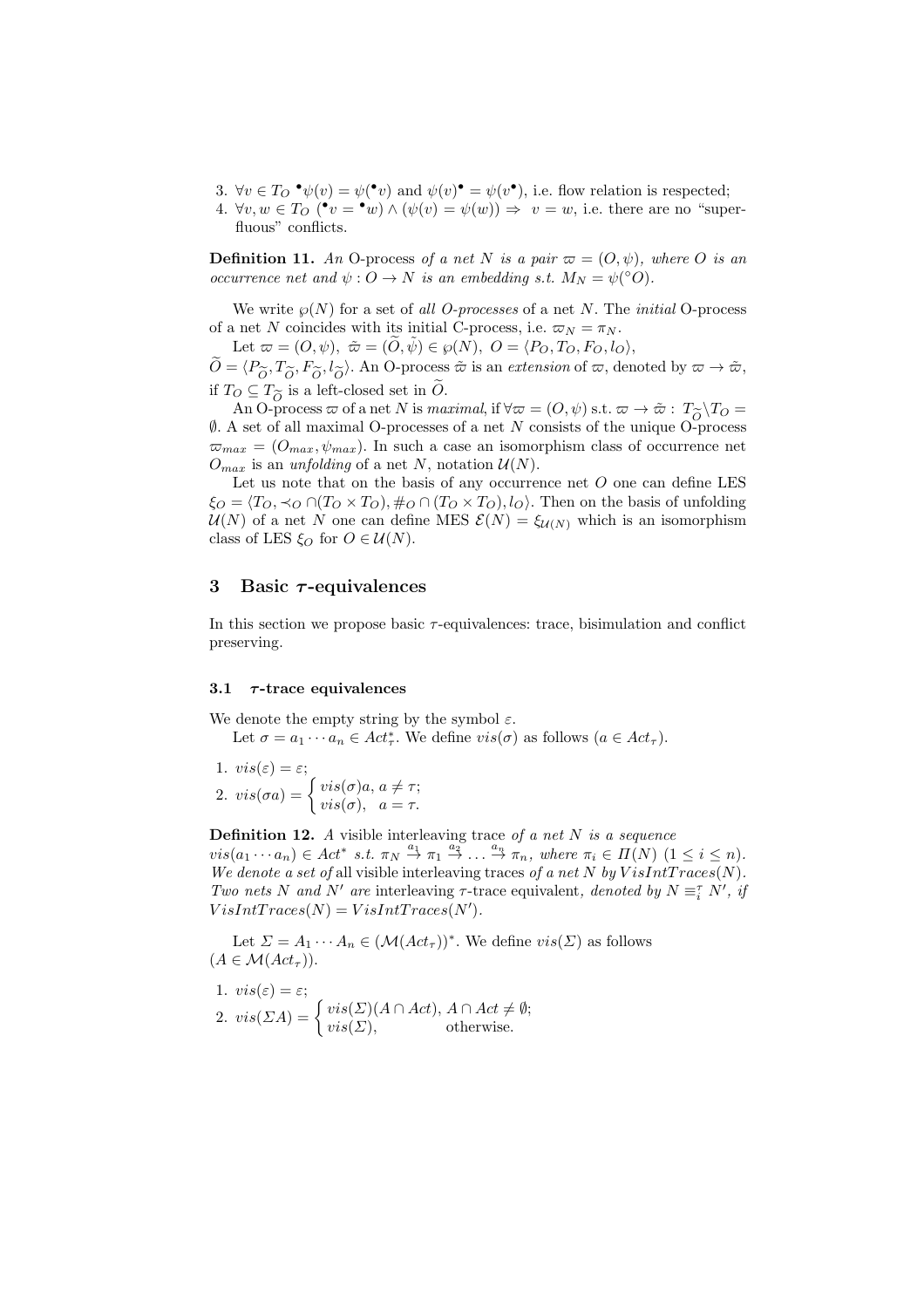**Definition 13.** *A* visible step trace of a net N is a sequence  $vis(A_1 \cdots A_n) \in$  $(\mathcal{M}(Act))^*$  *s.t.*  $\pi_N \stackrel{A_1}{\rightarrow} \pi_1 \stackrel{A_2}{\rightarrow} \ldots \stackrel{A_n}{\rightarrow} \pi_n$ , where  $\pi_i \in \Pi(N)$   $(1 \leq i \leq n)$ . We denote *a set of* all visible step traces *of a net* N *by* V isStepT races(N)*. Two nets* N *and*  $N'$  are step  $\tau$ -trace equivalent, denoted by  $N \equiv_s^{\tau} N'$ , if  $VisStepTrace(N) =$  $VisStepTrace(N').$ 

Let  $\rho = \langle X, \prec, l \rangle$  is lposet s.t.  $l : X \to Act_{\tau}$ . We denote  $vis(X) = \{x \in X \mid$  $l(x) \in Act$ } and  $vis(\rho) = \rho|_{vis(X)}$ .

**Definition 14.** *A* visible pomset trace *of a net* N *is a pomset vis(* $\rho$ *), an isomorphism class of lposet vis*( $\rho_C$ ) *for*  $\pi = (C, \varphi) \in \Pi(N)$ *. We denote a set of* all visible pomsets of a net  $N$  by  $VisPomsets(N)$ . Two nets  $N$  and  $N'$  are partial word  $\tau$ -trace equivalent, *denoted by*  $N = \stackrel{\tau}{p_w} N'$ , *if*  $VisPomsets(N) \sqsubseteq$  $V$ *isPomsets*( $N'$ ) and  $\hat{V}$ *isPomsets*( $N'$ )  $\subseteq \hat{V}$ *isPomsets*( $N$ ).

**Definition 15.** *Two nets* N *and* N' *are* pomset  $\tau$ -trace equivalent, *denoted by*  $N \equiv_{\text{pom}}^{\tau} N'$ , if  $VisPomsets(N)$  $= V \ddot{i} sPomsets(N').$ 

### 3.2  $\tau$ -bisimulation equivalences

Let  $C = \langle P_C, T_C, F_C, l_C \rangle$  be C-net. We denote  $vis(T_C) = \{v \in T_C \mid l_C(v) \in Act\}$ and  $vis(\prec_C) = \prec_C \cap (vis(T_C) \times vis(T_C)).$ 

### Usual  $\tau$ -bisimulation equivalences

**Definition 16.** Let N and N' be some nets. A relation  $\mathcal{R} \subseteq \Pi(N) \times \Pi(N')$  is  $a \star \tau$ -bisimulation *between* N and  $N'$ ,  $\star \in$ {interleaving, step, partial word, pomset}, denoted by  $\mathcal{R}: N \rightarrow \mathcal{R}^N$ ,  $\star \in \{i, s, pw, pom\}$ , if:

- *1.*  $(\pi_N, \pi_{N'}) \in \mathcal{R}$ .
- 2.  $(\pi, \pi') \in \mathcal{R}, \pi \stackrel{\hat{\pi}}{\rightarrow} \tilde{\pi},$ 
	- $(a)$   $|vis(T_{\widehat{C}})| = 1$ , if  $\star = i$ ;<br>
	(b)  $vis(\prec_{\widehat{C}}) = \emptyset$  if  $\star = s$ ;  $(b) \text{ vis}(\prec_{\widehat{C}}) = \emptyset, \text{ if } \star = s;$
	- $\Rightarrow \exists \tilde{\pi}' : \pi' \stackrel{\hat{\pi}'}{\rightarrow} \tilde{\pi}', \ (\tilde{\pi}, \tilde{\pi}') \in \mathcal{R} \text{ and}$
	- *(a)*  $vis(\rho_{\widehat{C}}) \sqsubseteq vis(\rho_{\widehat{C}})$ , if  $\star = pw$ ;<br>*(b)*  $vis(\rho_{\widehat{C}}) \approx vis(\rho_{\widehat{C}})$ , if  $\star \in \{i, s\}$
	- (b)  $vis(\rho_{\widehat{C}}) \simeq vis(\rho_{\widehat{C}})$ , if  $\star \in \{i, s, pom\}$ .

*3. As item 2, but the roles of* N *and* N′ *are reversed.*

*Two nets* N *and* N' *are*  $\star$ - $\tau$ -bisimulation equivalent,  $\star$  ∈{interleaving, step, partial word, pomset}, denoted by  $N \rightarrow \tau N'$ , if  $\exists \mathcal{R} : N \rightarrow \tau N'$ ,  $\star \in \{i, s, pw, pom\}$ .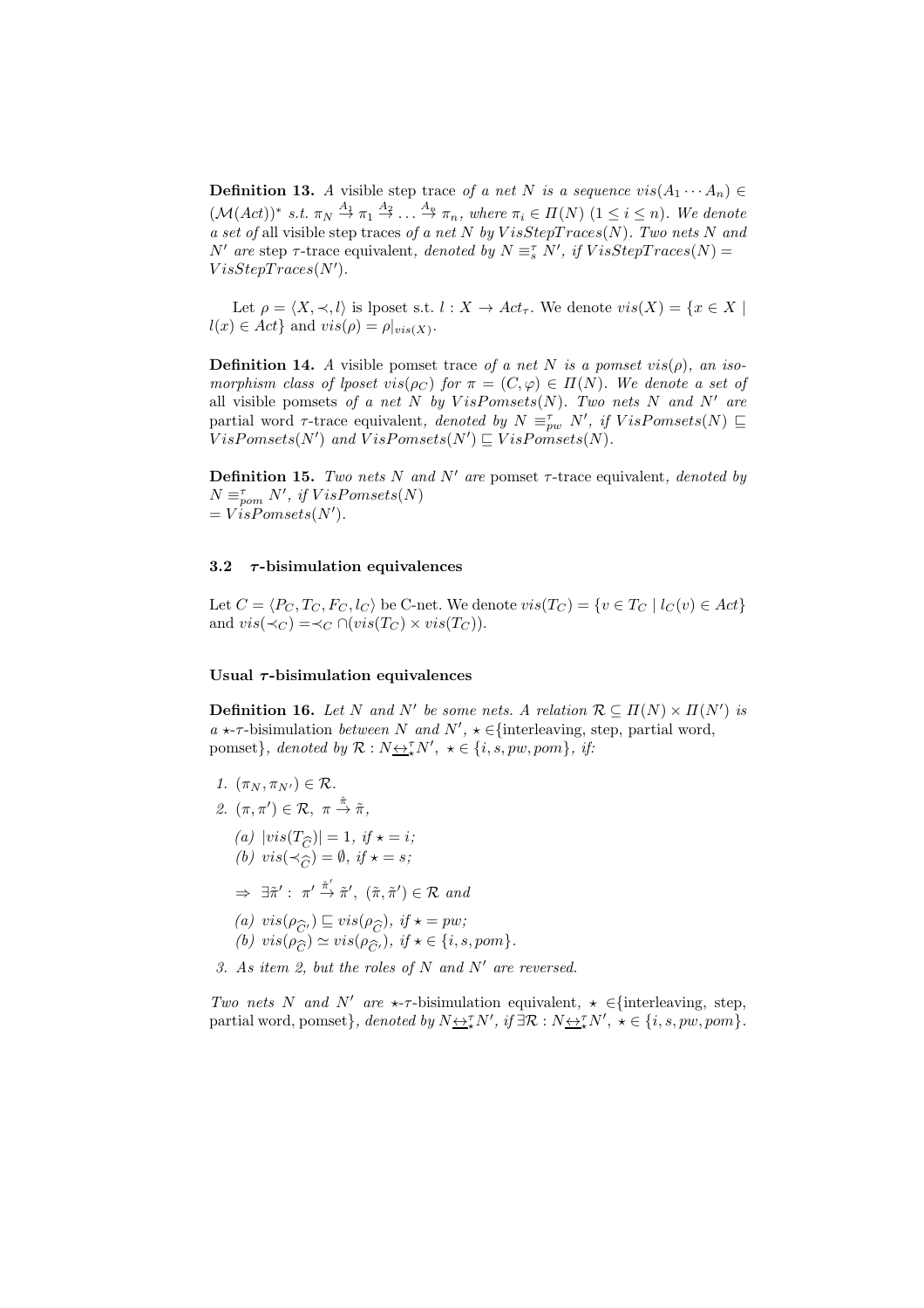#### $ST-\tau$ -bisimulation equivalences

**Definition 17.** An ST- $\tau$ -process of a net N is a pair  $(\pi_E, \pi_P)$  *s.t.*  $\pi_E, \pi_P \in$  $\Pi(N)$ ,  $\pi_P \to \pi_E$  and  $\forall v, w \in T_{C_E}$   $(v \prec_{C_E} w) \vee (l_{C_E}(v) = \tau) \Rightarrow v \in T_{C_P}$ .

We denote a set of *all ST-* $\tau$ -processes of a net N by  $ST^{\tau} - \Pi(N)$ . ( $\pi_N, \pi_N$ ) is the *initial ST-* $\tau$ *-process* of a net N. Let  $(\pi_E, \pi_P)$ ,  $(\tilde{\pi}_E, \tilde{\pi}_P) \in ST^{\tau} - \Pi(N)$ . We write  $(\pi_E, \pi_P) \to (\tilde{\pi}_E, \tilde{\pi}_P)$ , if  $\pi_E \to \tilde{\pi}_E$  and  $\pi_P \to \tilde{\pi}_P$ .

**Definition 18.** Let N and N' be some nets. A relation  $\mathcal{R} \subseteq ST^{\tau} - \Pi(N) \times$  $ST^{\tau} - \Pi(N') \times \mathcal{B}$ , where  $\mathcal{B} = {\beta \mid \beta : vis(T_C) \rightarrow vis(T_{C'})}$ ,  $\pi = (C, \varphi) \in$  $\Pi(N)$ ,  $\pi' = (C', \varphi') \in \Pi(N')$  *is a*  $\star$ -ST- $\tau$ -bisimulation *between* N *and* N',  $\star \in \{\text{interleaving, partial word, pomset}\}\,$ , denoted by  $\mathcal{R}: N \rightarrow_{\star} S_T N'$ ,  $\star \in \{i, pw,$ pom}*, if:*

- *1.*  $((\pi_N, \pi_N), (\pi_{N'}, \pi_{N'}), \emptyset) \in \mathcal{R}$ .
- 2.  $((\pi_E, \pi_P), (\pi'_E, \pi'_P), \beta) \in \mathcal{R} \Rightarrow \beta : vis(\rho_{C_E}) \asymp vis(\rho_{C'_E})$  and  $\beta (vis(T_{C_P})) =$  $vis(T_{C_P^{\prime}})$ .
- $\label{eq:3.1} \begin{array}{rccc} \text{\it 3.}\!\!\!\!\!&((\pi_E,\pi_P),(\pi_E',\pi_P'),\beta)&\in&\mathcal R,\!\!\!\!\!&(\pi_E,\pi_P)&\to&\!(\tilde\pi_E,\tilde\pi_P)&\Rightarrow&\exists \tilde\beta,\!\!\!\!\!&(\tilde\pi_E',\tilde\pi_P')\;:\\ \end{array}$  $(\pi'_E, \pi'_P) \rightarrow (\tilde{\pi}'_E, \tilde{\pi}'_P), \ \tilde{\beta}|_{vis(T_{C_E})} = \beta, \ ((\tilde{\pi}_E, \tilde{\pi}_P), (\tilde{\pi}'_E, \tilde{\pi}'_P), \tilde{\beta}) \in \mathcal{R}, \ and \ if$  $\pi_P \stackrel{\pi}{\rightarrow} \tilde{\pi}_E, \pi'_P$  $\stackrel{\pi'}{\rightarrow} \tilde{\pi}'_E$ ,  $\gamma = \tilde{\beta}|_{T_C}$ , then:
	- $(a)$   $\gamma^{-1}$ :  $vis(\rho_{C'}) \sqsubseteq vis(\rho_C)$ *, if*  $\star = pw$ *; (b)*  $\gamma : vis(\rho_C) \simeq vis(\rho_{C'}), \text{ if } \star = pom.$
- *4. As item 3, but the roles of* N *and* N′ *are reversed.*

*Two nets* N *and* N'  $are \star$ -ST- $\tau$ -bisimulation equivalent,  $\star \in$ {interleaving, partial word, pomset}, denoted by  $N \underbrace{\leftrightarrow}^{\tau}_{\star ST} N'$ , if  $\exists \mathcal{R} : N \underbrace{\leftrightarrow}^{\tau}_{\star ST} N'$ ,  $\star \in \{i, pw, pom\}$ .

## History preserving  $\tau$ -bisimulation equivalences

**Definition 19.** Let N and N' be some nets. A relation  $\mathcal{R} \subseteq \Pi(N) \times \Pi(N') \times \mathcal{B}$ , *where*  $\mathcal{B} = \{\beta \mid \beta : vis(T_C) \rightarrow vis(T_{C'}), \pi = (C, \varphi) \in \Pi(N), \pi' = (C', \varphi') \in \Pi(N) \}$  $\Pi(N')$ , is a pomset history preserving  $\tau$ -bisimulation *between* N and N', de*noted by*  $N \leftrightarrow \bar{f}_{pomh} N'$ , *if:* 

*1.*  $(\pi_N, \pi_{N'}, \emptyset) \in \mathcal{R}$ . *2.*  $(\pi, \pi', \beta) \in \mathcal{R} \Rightarrow \beta : vis(\rho_C) \simeq vis(\rho_{C'})$ *.*  $\beta$ .  $(\pi, \pi', \beta) \in \mathcal{R}, \ \pi \to \tilde{\pi} \Rightarrow \exists \tilde{\beta}, \ \tilde{\pi}' : \pi' \to \tilde{\pi}', \ \tilde{\beta}|_{vis(T_{C})} = \beta, \ (\tilde{\pi}, \tilde{\pi}', \tilde{\beta}) \in \mathcal{R}.$ *4. As item 3, but the roles of* N *and* N′ *are reversed.*

*Two nets* N *and* N′ *are* pomset history preserving τ-bisimulation equivalent*, denoted by*  $N \underline{\leftrightarrow}_{pomh}^{\tau} N'$ *, if*  $\exists \mathcal{R} : N \underline{\leftrightarrow}_{pomh}^{\tau} N'$ *.*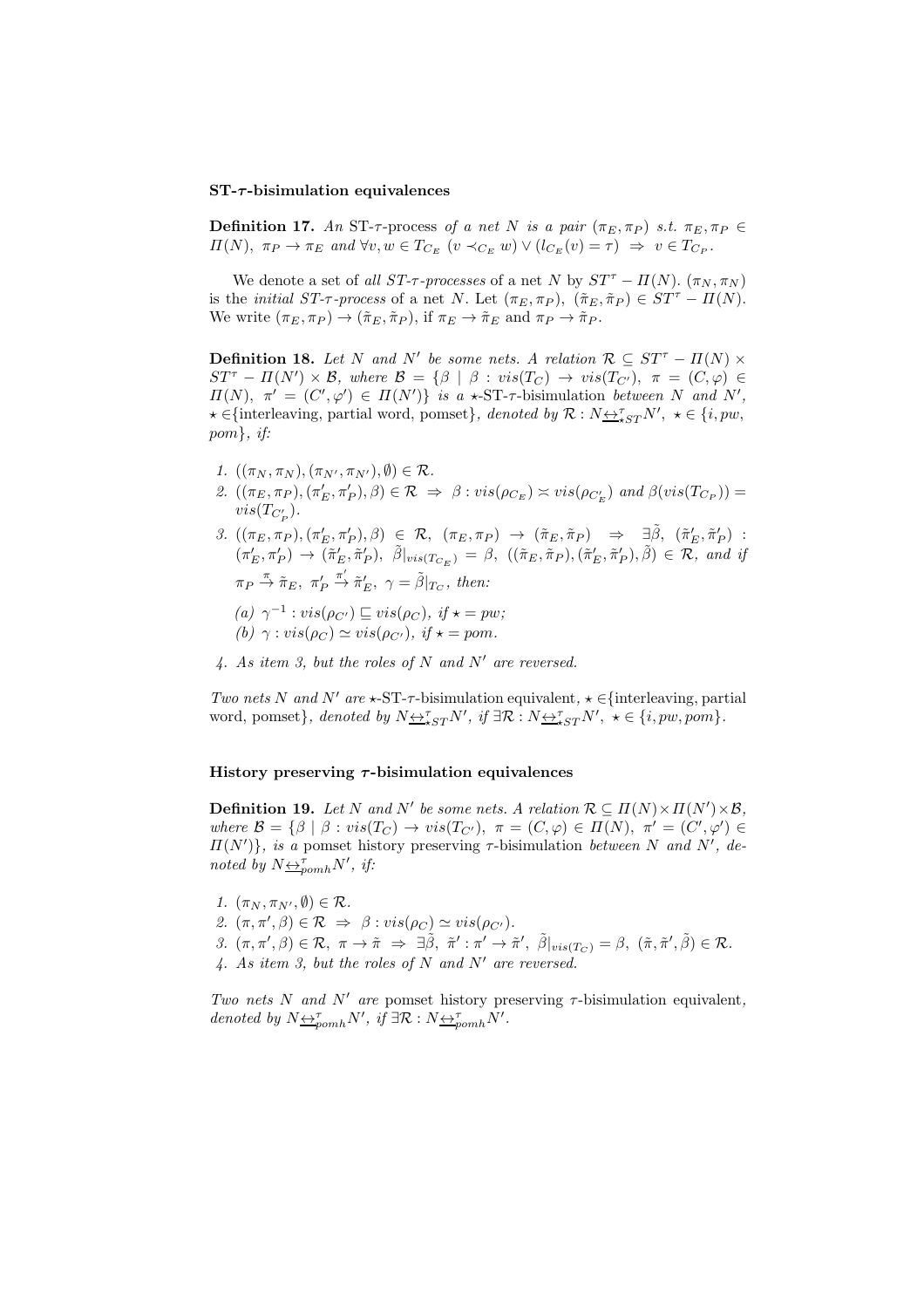### History preserving  $ST-\tau$ -bisimulation equivalences

**Definition 20.** Let N and N' be some nets. A relation  $\mathcal{R} \subseteq ST^{\tau} - \Pi(N) \times$  $ST^{\tau} - \Pi(N') \times \mathcal{B}$ , where  $\mathcal{B} = {\beta \mid \beta : vis(T_C) \rightarrow vis(T_{C'})}$ ,  $\pi = (C, \varphi) \in$  $\Pi(N)$ ,  $\pi' = (C', \varphi') \in \Pi(N')\}$ , is a pomset history preserving ST- $\tau$ -bisimulation *between* N and N', denoted by  $\mathcal{R}: N \rightarrow_{\text{pomhST}} N'$ , if:

- *1.*  $((\pi_N, \pi_N), (\pi_{N'}, \pi_{N'}), \emptyset) \in \mathcal{R}$ .
- 2.  $((\pi_E, \pi_P), (\pi'_E, \pi'_P), \beta) \in \mathcal{R} \Rightarrow \beta : vis(\rho_{C_E}) \simeq vis(\rho_{C'_E})$  and  $\beta (vis(T_{C_P})) =$  $vis(T_{C_P^{\prime}})$ .
- $\label{eq:3.1} \begin{array}{rccc} \text{\it 3.}\!\!\!\!\!\!&((\pi_E, \pi_P), (\pi_E', \pi_P'), \beta) & \in & \mathcal{R}, & (\pi_E, \pi_P) & \rightarrow & (\tilde{\pi}_E, \tilde{\pi}_P) & \Rightarrow & \exists \tilde{\beta}, & (\tilde{\pi}_E', \tilde{\pi}_P')\end{array} :$  $(\pi'_E, \pi'_P) \to (\tilde{\pi}'_E, \tilde{\pi}'_P), \ \tilde{\beta}|_{vis(T_{C_E})} = \beta, \ ((\tilde{\pi}_E, \tilde{\pi}_P), (\tilde{\pi}'_E, \tilde{\pi}'_P), \tilde{\beta}) \in \mathcal{R}.$
- *4. As item 3, but the roles of* N *and* N′ *are reversed.*

*Two nets* N *and* N′ *are* pomset history preserving ST-τ-bisimulation equivalent*, denoted by*  $N \underline{\leftrightarrow}_{pomhST}^{\tau} N'$ , *if*  $\exists \mathcal{R} : N \underline{\leftrightarrow}_{pomhST}^{\tau} N'$ .

Usual branching  $\tau$ -bisimulation equivalences For some net N and  $\pi, \tilde{\pi} \in$  $\Pi(N)$  we write  $\pi \Rightarrow \tilde{\pi}$  when  $\exists \hat{\pi} = (\hat{C}, \hat{\varphi})$  s.t.  $\pi \stackrel{\hat{\pi}}{\to} \tilde{\pi}$  and  $vis(T_{\widehat{C}}) = \emptyset$ .

**Definition 21.** Let N and N' be some nets. A relation  $\mathcal{R} \subseteq \Pi(N) \times \Pi(N')$  is an interleaving branching  $\tau$ -bisimulation *between* N and N', denoted by  $N \underline{\leftrightarrow}_{ibr}^{\tau} N'$ , *if:*

*1.*  $(\pi_N, \pi_{N'}) \in \mathcal{R}$ . 2.  $(\pi, \pi') \in \mathcal{R}, \pi \stackrel{a}{\rightarrow} \tilde{\pi} \Rightarrow$  $\hat{a}(a)$   $a = \tau$  *and*  $(\tilde{\pi}, \pi') \in \mathcal{R}$  *or*  $\overline{f}(b)$   $a \neq \tau$  *and*  $\exists \overline{\pi}', \ \overline{\pi}' : \pi' \Rightarrow \overline{\pi}' \stackrel{a}{\rightarrow} \overline{\pi}', \ (\pi, \overline{\pi}') \in \mathcal{R}, \ (\overline{\pi}, \overline{\pi}') \in \mathcal{R}.$ *3. As item 2, but the roles of* N *and* N′ *are reversed.*

*Two nets* N *and* N′ *are* interleaving branching τ-bisimulation equivalent*, denoted by*  $N \underline{\leftrightarrow}_{ibr}^{\tau} N'$ , *if*  $\exists \mathcal{R} : N \underline{\leftrightarrow}_{ibr}^{\tau} N'$ .

### History preserving branching  $\tau$ -bisimulation equivalences

**Definition 22.** Let N and N' be some nets. A relation  $\mathcal{R} \subseteq \Pi(N) \times \Pi(N') \times \mathcal{B}$ , *where*  $\mathcal{B} = \{\beta \mid \beta : T_C \to T_{C'} , \ \pi = (C, \varphi) \in \Pi(N) , \ \pi' = (C', \varphi') \in \Pi(N') \},$  is a pomset history preserving branching τ-bisimulation *between* N *and* N′ *, denoted by*  $N \leftrightarrow \tau_{pomhbr} N'$ , *if:* 

- *1.*  $(\pi_N, \pi_{N'}, \emptyset) \in \mathcal{R}$ .
- 2.  $(\pi, \pi', \beta) \in \mathcal{R} \Rightarrow \beta : vis(\rho_C) \simeq vis(\rho_{C'})$ .
- *3.*  $(\pi, \pi', \beta) \in \mathcal{R}, \pi \to \tilde{\pi} \Rightarrow$
- $\vec{a}$  $(\vec{\pi}, \vec{\pi}', \beta) \in \mathcal{R}$  or

 $\tilde{f}(b)$   $\exists \tilde{\beta}, \; \tilde{\pi}', \; \tilde{\pi}' : \pi' \Rightarrow \tilde{\pi}' \rightarrow \tilde{\pi}', \; \tilde{\beta}|_{vis(T_C)} = \beta, \; (\pi, \bar{\pi}', \beta) \in \mathcal{R}, \; (\tilde{\pi}, \tilde{\pi}', \tilde{\beta}) \in \mathcal{R}.$ *4. As item 3, but the roles of* N *and* N′ *are reversed.*

*Two nets* N *and* N' *are* pomset history preserving branching  $\tau$ -bisimulation equivalent, denoted by  $N \underline{\leftrightarrow}_{pomhbr}^{\tau} N'$ , if  $\exists \mathcal{R}: N \underline{\leftrightarrow}_{pomhbr}^{\tau} N'$ .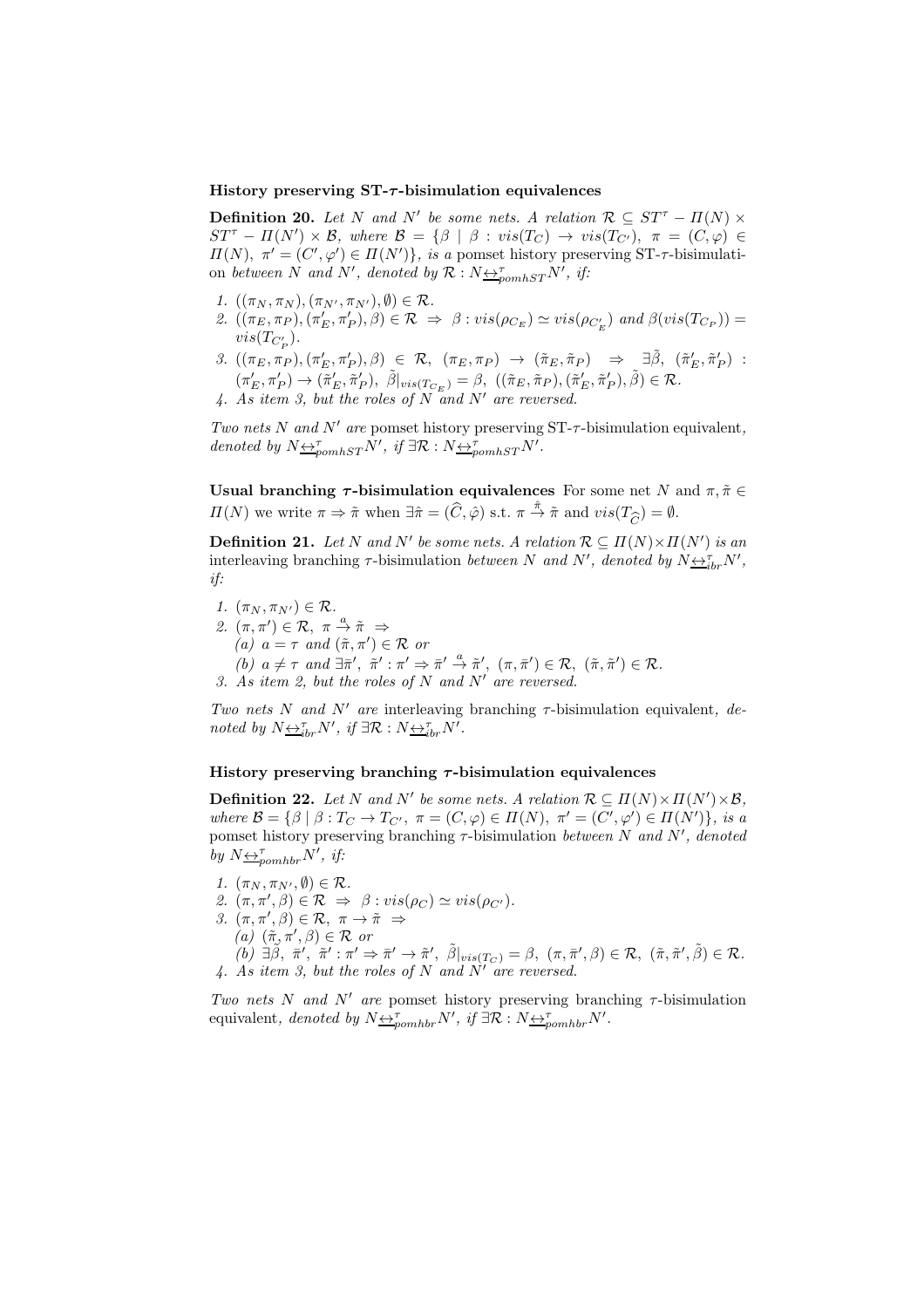ST-branching  $\tau$ -bisimulation equivalences Let  $(\pi_E, \pi_P)$ ,  $(\tilde{\pi}_E, \tilde{\pi}_P) \in$  $ST^{\tau} - \Pi(N)$ . We write  $(\pi_E, \pi_P) \Rightarrow (\tilde{\pi}_E, \tilde{\pi}_P)$ , if  $\pi_E \Rightarrow \tilde{\pi}_E$  and  $\pi_P \Rightarrow \tilde{\pi}_P$ .

**Definition 23.** Let N and N' be some nets. A relation  $\mathcal{R} \subseteq ST^{\tau} - \Pi(N) \times$  $ST^{\tau} - \Pi(N') \times \mathcal{B}$ , where  $\mathcal{B} = {\beta \mid \beta : vis(T_C) \rightarrow vis(T_{C'})}$ ,  $\pi = (C, \varphi) \in$  $\Pi(N)$ ,  $\pi' = (C', \varphi') \in \Pi(N')\}$  *is an* interleaving

 $ST\text{-}branching \tau\text{-}bisimulation \ between \ N \ and \ N', denoted \ by \ \mathcal{R}: N \rightarrow_{iSTbr} N', \ if:$ 

- *1.*  $((\pi_N, \pi_N), (\pi_{N'}, \pi_{N'}), \emptyset) \in \mathcal{R}$ .
- 2.  $((\pi_E, \pi_P), (\pi'_E, \pi'_P), \beta) \in \mathcal{R} \Rightarrow \beta : vis(\rho_{C_E}) \approx vis(\rho_{C'_E})$  and  $\beta(vis(T_{C_P})) =$  $vis(T_{C_P^{\prime}})$ .
- 3.  $((\pi_E, \pi_P), (\pi'_E, \pi'_P), \beta) \in \mathcal{R}, (\pi_E, \pi_P) \rightarrow (\tilde{\pi}_E, \tilde{\pi}_P) \Rightarrow$  $(a)$   $((\tilde{\pi}_E, \tilde{\pi}_P), (\pi'_E, \pi'_P), \beta) \in \mathcal{R}$  *or* 
	- $(b) \exists \tilde{\beta}, (\bar{\pi}'_E, \bar{\pi}'_P), (\tilde{\pi}'_E, \tilde{\pi}'_P): (\pi'_E, \pi'_P) \Rightarrow (\bar{\pi}'_E, \bar{\pi}'_P) \rightarrow (\tilde{\pi}'_E, \tilde{\pi}'_P), \tilde{\beta}|_{vis(T_{C_E})} =$ β,
		- $((\pi_E, \pi_P),(\bar{\pi}'_E, \bar{\pi}'_P), \beta) \in \mathcal{R}, ((\tilde{\pi}_E, \tilde{\pi}_P),(\tilde{\pi}'_E, \tilde{\pi}'_P), \tilde{\beta}) \in \mathcal{R}.$
- *4. As item 3, but the roles of* N *and* N′ *are reversed.*

*Two nets* N *and* N′ *are* interleaving ST-branching τ-bisimulation equivalent*, denoted by*  $N \underline{\leftrightarrow}_{iSTbr}^{\tau} N'$ , *if*  $\exists \mathcal{R} : N \underline{\leftrightarrow}_{iSTbr}^{\tau} N'$ .

### History preserving ST-branching  $\tau$ -bisimulation equivalences

**Definition 24.** Let N and N' be some nets. A relation  $\mathcal{R} \subseteq ST^{\tau} - \Pi(N) \times$  $ST^{\tau}$  –  $\Pi(N') \times \mathcal{B}$ , where  $\mathcal{B} = {\beta \mid \beta : vis(T_C) \rightarrow vis(T_{C'})}$ ,  $\pi = (C, \varphi) \in$  $\Pi(N)$ ,  $\pi' = (C', \varphi') \in \Pi(N')$  *is a* pomset history preserving ST-branching  $\tau$ -bisimulation *between* N and N', denoted by  $\mathcal{R}: N_{\frac{\leftrightarrow}{2}p o m h S T b r} N'$ , if:

- *1.*  $((\pi_N, \pi_N), (\pi_{N'}, \pi_{N'}), \emptyset) \in \mathcal{R}$ .
- 2.  $((\pi_E, \pi_P), (\pi'_E, \pi'_P), \hat{\beta}) \in \mathcal{R} \Rightarrow \beta : vis(\rho_{C_E}) \simeq vis(\rho_{C'_E})$  and  $\beta (vis(T_{C_P})) =$  $vis(T_{C_P^{\prime}})$ .
- 3.  $((\pi_E, \pi_P), (\pi'_E, \pi'_P), \beta) \in \mathcal{R}, (\pi_E, \pi_P) \to (\tilde{\pi}_E, \tilde{\pi}_P) \Rightarrow$  $(a)$   $((\tilde{\pi}_E, \tilde{\pi}_P), (\pi'_E, \pi'_P), \beta) \in \mathcal{R}$  *or*  $(b)$   $\exists \tilde{\beta}, \, (\bar{\pi}'_E, \bar{\pi}'_P), \, (\tilde{\pi}'_E, \tilde{\pi}'_P) : \, (\pi'_E, \pi'_P) \Rightarrow (\bar{\pi}'_E, \bar{\pi}'_P) \rightarrow (\tilde{\pi}'_E, \tilde{\pi}'_P), \, \tilde{\beta}|_{vis(T_{C_E})} =$ β,
- $((\pi_E, \pi_P),(\bar{\pi}'_E, \bar{\pi}'_P), \beta) \in \mathcal{R}, ((\tilde{\pi}_E, \tilde{\pi}_P),(\tilde{\pi}'_E, \tilde{\pi}'_P), \tilde{\beta}) \in \mathcal{R}.$ *4. As item 3, but the roles of* N *and* N′ *are reversed.*

*Two nets* N *and*  $N'$  *are* pomset history preserving ST-branching  $\tau$ -bisimulation equivalent, denoted by  $N_{\underbrace{\leftrightarrow_{\text{p}}^{\tau}}_{\text{p}} \sum_{\text{p}} N'}$ , if  $\exists \mathcal{R}: N_{\underbrace{\leftrightarrow_{\text{p}}^{\tau}}_{\text{p}} \sum_{\text{p}} N'}$ .

## 3.3 Conflict preserving  $\tau$ -equivalences

Let  $\xi = \langle X, \prec, \#, l \rangle$  be a LES s.t.  $l : X \to Act_\tau$ . We denote  $vis(X) = \{x \in X \mid$  $l(x) \in Act$  and  $vis(\xi) = \xi|_{vis(X)}$ .

Definition 25. *Two nets* N *and* N′ *are* MES-τ-conflict preserving equivalent*, denoted by*  $N \equiv_{mes}^{\tau} N'$ , *if*  $vis(\mathcal{E}(N)) = vis(\mathcal{E}(N'))$ .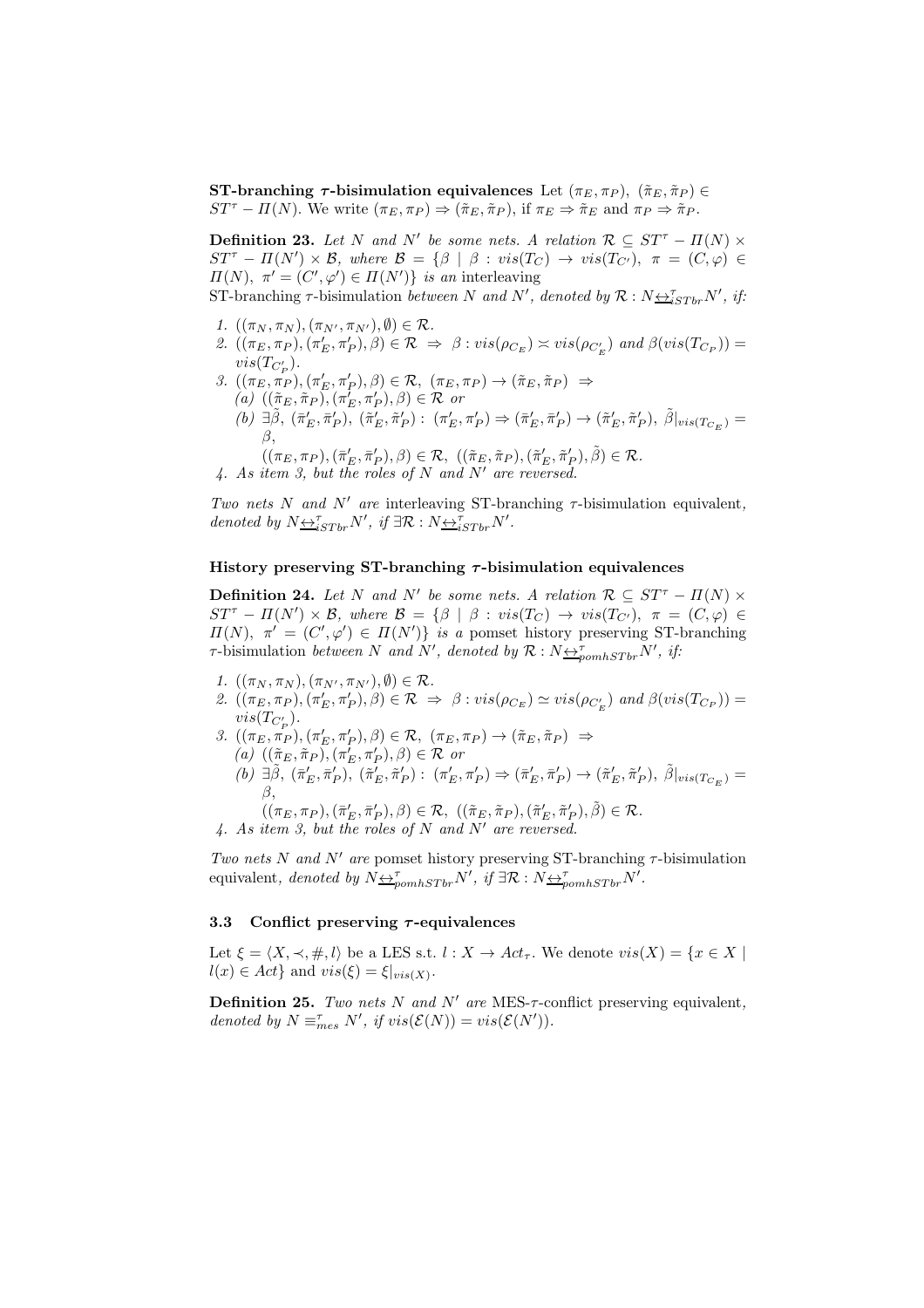# 4 Back-forth  $\tau$ -bisimulation equivalences

In this section we propose back-forth  $\tau$ -bisimulation equivalences.

**Definition 26.** *A* sequential run *of a net* N *is a pair*  $(\pi, \sigma)$ *, where:* 

- *a process* π ∈ Π(N) *contains the information about causal dependencies of transitions which brought to this state;*
- $-$  *a sequence*  $\sigma \in T_C^*$  *s.t.*  $\pi_N \stackrel{\sigma}{\rightarrow} \pi$ *, contains the information about the order in which the transitions occur which brought to this state.*

Let us denote the *set of all sequential runs* of a net N by  $Runs(N)$ .

The *initial* sequential run of a net N is a pair  $(\pi_N, \varepsilon)$ . Let  $(\pi, \sigma)$ ,  $(\tilde{\pi}, \tilde{\sigma}) \in$  $Runs(N)$ . We write  $(\pi, \sigma) \stackrel{\hat{\pi}}{\rightarrow} (\tilde{\pi}, \tilde{\sigma})$ , if  $\pi \stackrel{\hat{\pi}}{\rightarrow} \tilde{\pi}$ ,  $\exists \hat{\sigma} \in T^*_{\approx}$  $\sum_{\widetilde{C}}^{\infty} \pi \stackrel{\hat{\sigma}}{\rightarrow} \widetilde{\pi}$  and  $\widetilde{\sigma} = \sigma \hat{\sigma}$ .

**Definition 27.** Let N and N' be some nets. A relation  $\mathcal{R} \subseteq \text{Runs}(N)$  $\times$  Runs(N') is a  $\star$ -back  $\star\star$ -forth  $\tau$ -bisimulation *between* N and N',  $\star$ ,  $\star\star \in {\text{interleaving, step, partial word, pomset}}$ *, denoted by*  $\mathcal{R}: N \leftrightarrow \tau_{\star b \star \star f}^{\tau} N'$ ,  $\star, \star\star$  $\in \{i, s, pw, pom\}, \text{ if:}$ 

*1.*  $((\pi_N, \varepsilon), (\pi_{N'}, \varepsilon)) \in \mathcal{R}$ . 2.  $((\pi,\sigma),(\pi',\sigma')) \in \mathcal{R}$ – *(back)*  $(\tilde{\pi}, \tilde{\sigma}) \stackrel{\hat{\pi}}{\rightarrow} (\pi, \sigma),$ *(a)*  $|vis(T_{\widehat{C}})| = 1$ *, if*  $\star = i$ *;*<br>*(b)*  $vis(\prec \sim) = \emptyset$ , if  $\star = s$ *: (b)*  $vis(\prec_{\widehat{C}}) = \emptyset$ , if  $\star = s$ ;  $\Rightarrow \exists (\tilde{\pi}', \tilde{\sigma}') : (\tilde{\pi}', \tilde{\sigma}') \stackrel{\hat{\pi}'}{\rightarrow} (\pi', \sigma'), ((\tilde{\pi}, \tilde{\sigma}), (\tilde{\pi}', \tilde{\sigma}')) \in \mathcal{R} \text{ and}$ (a)  $vis(\rho_{\widehat{C}}) \sqsubseteq vis(\rho_{\widehat{C}})$ , if  $\star = pw$ ;<br>(b)  $vis(\rho_{\widehat{C}}) \sim vis(\rho_{\widehat{C}})$ , if  $\star \in \{i, s\}$  $(b) \text{ } vis(\hat{\rho}_{\hat{C}}) \simeq vis(\hat{\rho}_{\hat{C}}), \text{ if } \star \in \{i, s, pom\};$ <br>(forth) – *(forth)*  $(\pi,\sigma) \stackrel{\hat{\pi}}{\rightarrow} (\tilde{\pi},\tilde{\sigma}),$ *(a)*  $|vis(T_{\widehat{C}})| = 1$ *, if*  $\star\star = i$ *;*<br>*(b)*  $vis(\prec\sim) = \emptyset$  if  $\star\star = s$ *: (b)*  $vis(\prec_{\widehat{C}}) = \emptyset$ , if  $\star \star = s$ ;  $\Rightarrow \exists (\tilde{\pi}', \tilde{\sigma}') : (\pi', \sigma') \xrightarrow{\hat{\pi}'} (\tilde{\pi}', \tilde{\sigma}'), ((\tilde{\pi}, \tilde{\sigma}), (\tilde{\pi}', \tilde{\sigma}')) \in \mathcal{R} \text{ and}$ *(a)*  $vis(\rho_{\widehat{C}'}) \sqsubseteq vis(\rho_{\widehat{C}})$ , if  $\star\star = pw$ ;<br>*(b)*  $vis(\rho_{\widehat{C}}) \sim vis(\rho_{\widehat{C}})$  if  $\star\star \in \{i, s\}$ *(b)*  $vis(\rho_{\widehat{C}}) \simeq vis(\rho_{\widehat{C}})$ , if  $\star \star \in \{i, s, pom\}$ . *3. As item 2, but the roles of* N *and* N′ *are reversed.*

*Two nets* N *and* N' *are*  $\star$ -back  $\star \star$ -forth  $\tau$ -bisimulation equivalent,  $\star$ ,  $\star \star \in$ {interleaving, step, partial word, pomset}, denoted by  $N \underline{\leftrightarrow}^{\tau}_{\star b \star \star f} N'$ , if  $\exists \mathcal{R}: N \underbrace{\leftrightarrow \updownarrow}_{\text{box},f} N', \star, \star \star \in \{i, s, pw, pom\}.$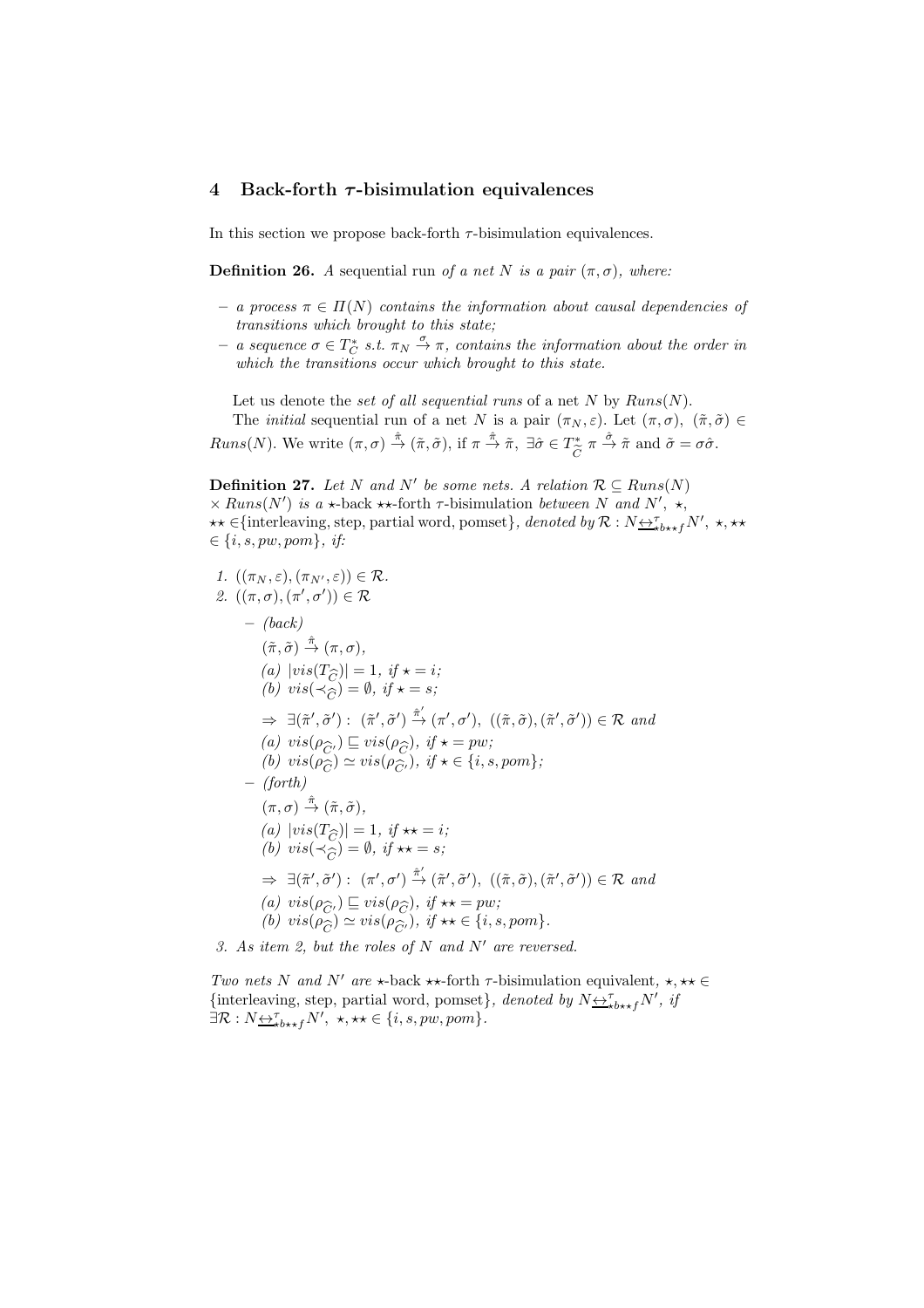# 5 Interrelations of the  $\tau$ -equivalences

Let us consider interrelations of all the introduced  $\tau$ -equivalences.

**Proposition 1.** Let  $\star \in \{i, s, pw, pom\}$ . For nets N and N':

- 1.  $N \underbrace{\leftrightarrow}^{\tau}_{\text{pub} \star \text{f}} N' \Leftrightarrow N \underbrace{\leftrightarrow}^{\tau}_{\text{pomb} \star \text{f}} N'$ ; 2.  $N \underbrace{\leftrightarrow \tau}_{\text{+} \text{+} \text{+}} N' \Leftrightarrow N \underbrace{\leftrightarrow \tau}_{\text{+} \text{+}} N'$
- 3.  $N \underbrace{\leftrightarrow}^{\tau}_{i\text{bif}} N' \Leftrightarrow N \underbrace{\leftrightarrow}^{\tau}_{i\text{bif}} N'$  [6];
- 4.  $N \underbrace{\leftrightarrow}_{pombpomf}^{N'} \underbrace{\leftrightarrow}_{N}^{N} \underbrace{\leftrightarrow}_{pomhbr}^{T'} N'$  [8];
- $\overline{S}$ *.*  $N \overline{\leftrightarrow_{iSThr}^{bombpom}} N' \Rightarrow N \overline{\leftrightarrow_{ibsf}^{t}} N'$ .



Fig. 1. Interrelations of the  $\tau$ -equivalences and their preservation by SM-refinements

In the following, the symbol  $\lq$  '  $\lq$  ' will denote an empty alternative, and signs that equivalences subscribed by it are considered as that of without any subscription.

**Theorem 1.** Let  $\leftrightarrow$ ,  $\ast\ast \in \{\equiv^{\tau}, \underline{\leftrightarrow}^{\tau}, \simeq\}$  and  $\star$ ,  $\star\star \in \{\_, i, s, pw, pom, iST, pwST,$  $pomST, pomh, pomhST, ibr, pomhbr, iSTbr, pomhSTbr, mes, ibsf, ibpwf,$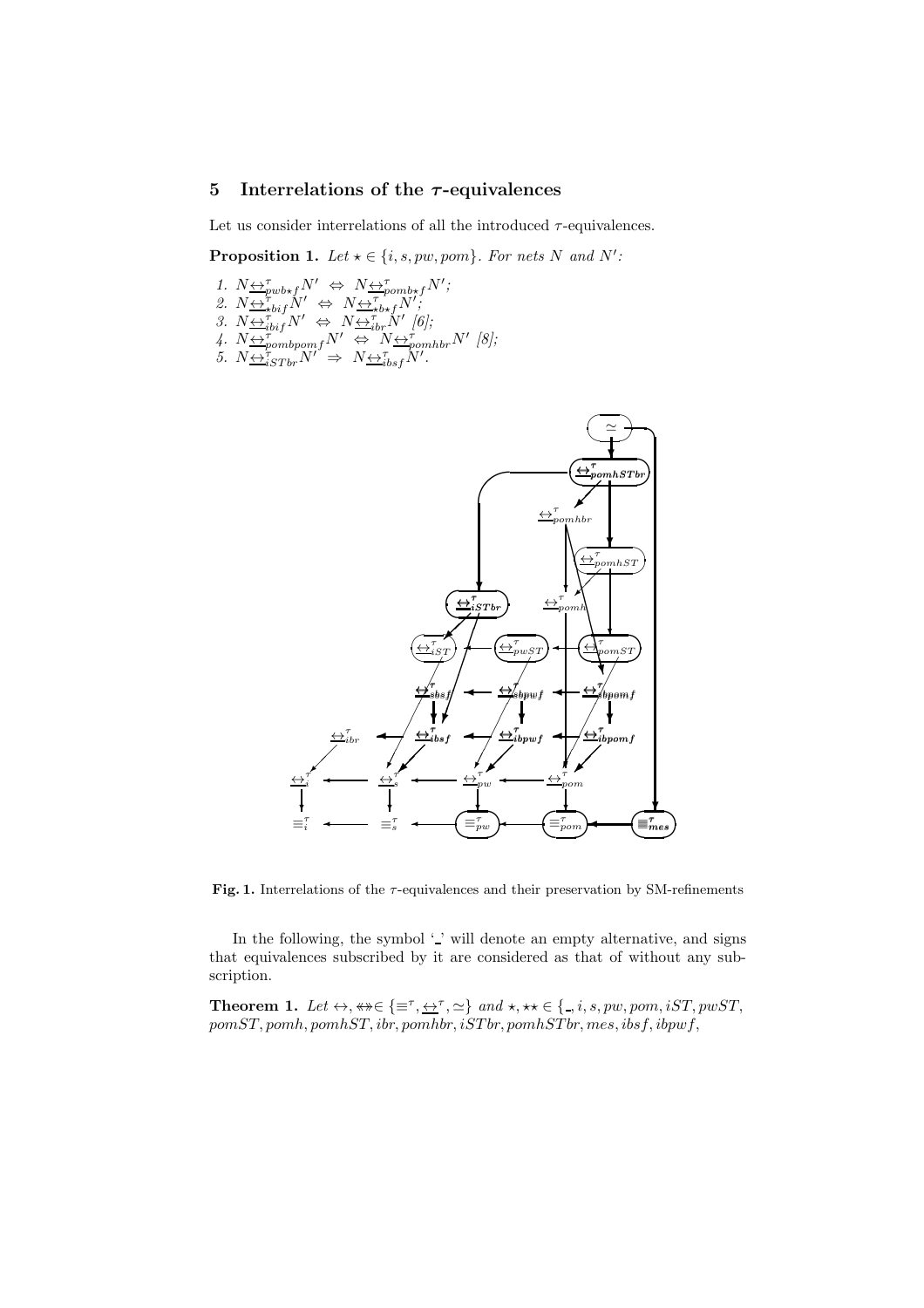$ibpomf, sbsf, sbpwf, sbpomf\}$ . For nets N and  $N' : N \leftrightarrow_{\star} N' \Rightarrow N \leftrightarrow_{\star \star} N'$ *iff there exists a directed path from*  $\leftrightarrow_{\star}$  *to*  $\leftrightarrow_{\star\star}$  *in the graph in Figure 1.* 

*Proof.*  $(\Leftarrow)$  By Proposition 28 and the definitions of the equivalences.

 $(\Rightarrow)$  An absence of additional nontrivial arrows in the graph in Figure 1 is proved by the following examples.

- In Figure 2(a)  $N \underline{\leftrightarrow}^{\tau}_{ibr} N'$ , but  $N \not\equiv^{\tau}_{s} N'$ , since only in the net N' actions a and b cannot happen concurrently.
- In Figure 2(c)  $N \leftrightarrow_{iSTbr}^{\tau} N'$ , but  $N \neq_{pw}^{\tau} N'$ , since for the pomset corresponding to the net N there is no even less sequential pomset in  $N'$ .
- In Figure 2(b)  $N \underline{\leftrightarrow}^{\tau}_{pwST} N'$ , but  $N \not\equiv^{\tau}_{pom} N'$ , since only in the net  $N'$  action b can depend on action a.
- In Figure 4(a)  $N \equiv_{mes}^{\tau} N'$ , but  $N \not\leftrightarrow_i^{\tau} N'$ , since only in the net N' action  $\tau$ can happen so that in the corresponding initial state of the net  $N$  action  $a$ cannot happen.
- In Figure 3(a)  $N \leftrightarrow_{\text{pom}}^{\tau} N'$ , but  $N \leftrightarrow_{i \leq T}^{\tau} N'$ , since only in the net N' action a can start so that no action  $b$  can begin to work until finishing  $a$ .
- In Figure 3(b)  $N \Leftrightarrow_{\text{pomST}}^{\tau} N'$ , but  $N \Leftrightarrow_{\text{pomh}}^{\tau} N'$ , since only in the net N' after action  $a$  action  $b$  can happen so that action  $c$  must depend on  $a$ .
- In Figure 4(b)  $N \leftrightarrow_{pcmh}^{7} N'$ , but  $N \leftrightarrow_{iST}^{7} N'$ , since only in the net N' action a can start so that the action b can never occur.
- In Figure 4(c)  $N \triangleq_{pomhST}^{\tau} N'$ , but  $N \triangleq_{ibr}^{\tau} N'$ , since in the net  $N'$  an action a can happen so that it will be simulated by sequence of actions  $\tau a$  in N. Then the state of the net N reached after  $\tau$  must be related with the initial state of a net  $N$ , but in such a case the occurrence of action  $b$  from the initial state of  $N'$  cannot be imitated from the corresponding state of  $N$ .
- In Figure 4(e)  $N \triangleq_{\text{pomhbr}}^{\tau} N'$ , but  $N \triangleq_{iST}^{\tau} N'$ , since in the net  $N'$  an action  $c$  may start so that during work of the corresponding action  $c$  in the net  $N$ an action  $a$  may happen in such a way that the action  $b$  never occur.
- In Figure 3(c)  $N \triangleq_{\text{pomhSTbr}}^{\tau} N'$ , but  $N \neq_{\text{mes}}^{\tau} N'$ , since only the MES corresponding to the net  $N'$  has two conflict actions a.
- In Figure 3(d)  $N \equiv_{mes}^{\tau} N'$ , but  $N \not\approx N'$ , since unfireable transitions of the nets  $N$  and  $N'$  are labelled by different actions  $(a \text{ and } b)$ .
- In Figure 2(c)  $N \underline{\leftrightarrow}^{\tau}_{sbsf} N'$ , but  $N \not\equiv^{\tau}_{pw} N'$ .
- In Figure 4(d)  $N \stackrel{\sim}{\leftrightarrow}^{\tau}_{sbpwf} N'$ , but  $N \not\equiv^{\tau}_{pom} N'$ .
- In Figure 3(a)  $N \underbrace{\leftrightarrow}^{\tau \circ \rho \omega}_{ibpomf} N'$ , but  $N \underbrace{\leftrightarrow}^{\tau \circ} {\circ}^{\tau \circ}_{sbsf} N'$ .
- In Figure 2(b)  $N \triangleq_{iSTbr}^{T} N'$ , but  $N \triangleq_{bsf}^{T} N'$ . The contract of  $\Box$

In Figure 1, the new equivalence notions and new interrelations are printed in bold font.

# 6 Transition refinement

In this section we treat the considered  $\tau$ -equivalences for preservation by transition refinements.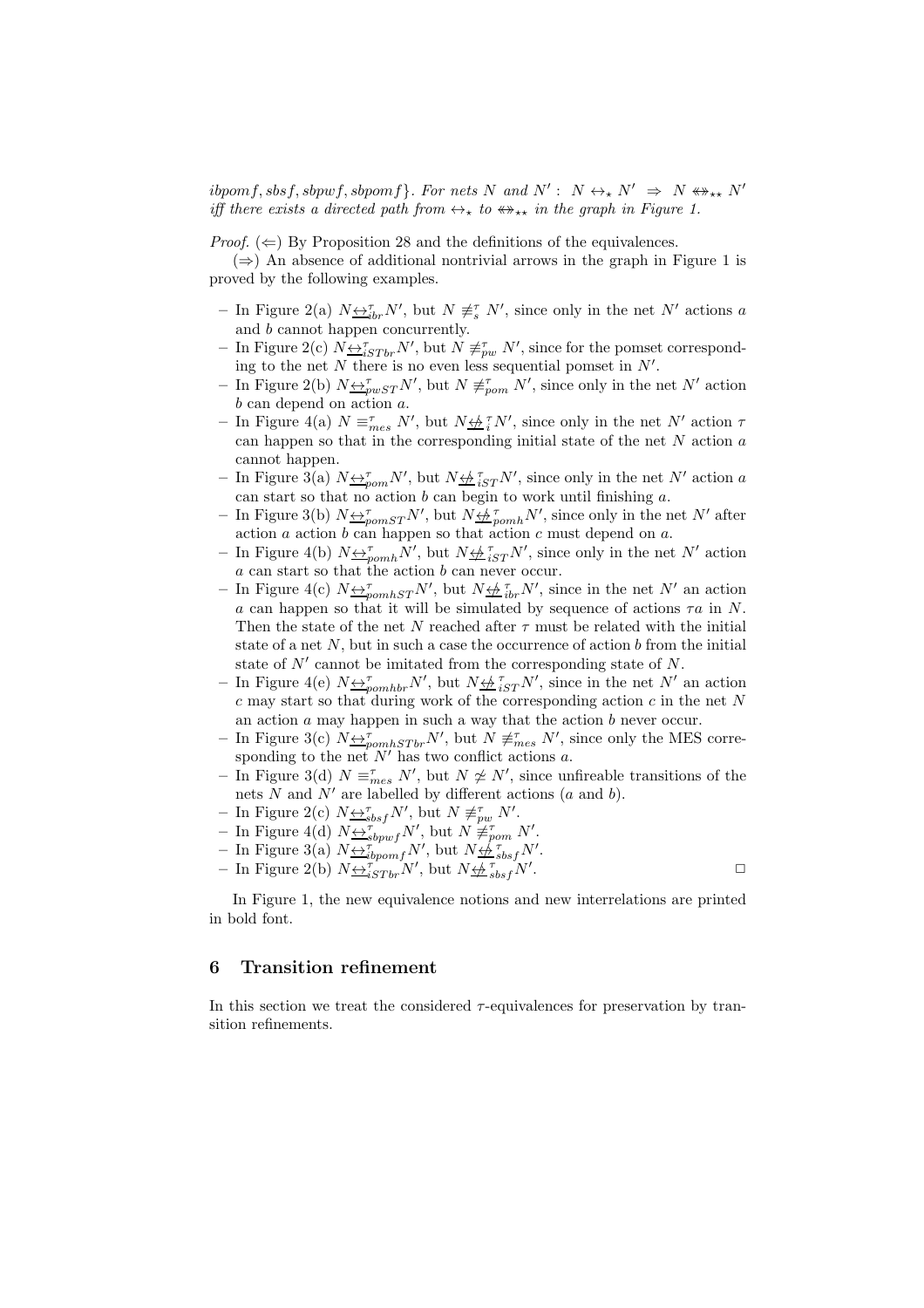

Fig. 2. Examples of the  $\tau\text{-equivalence}$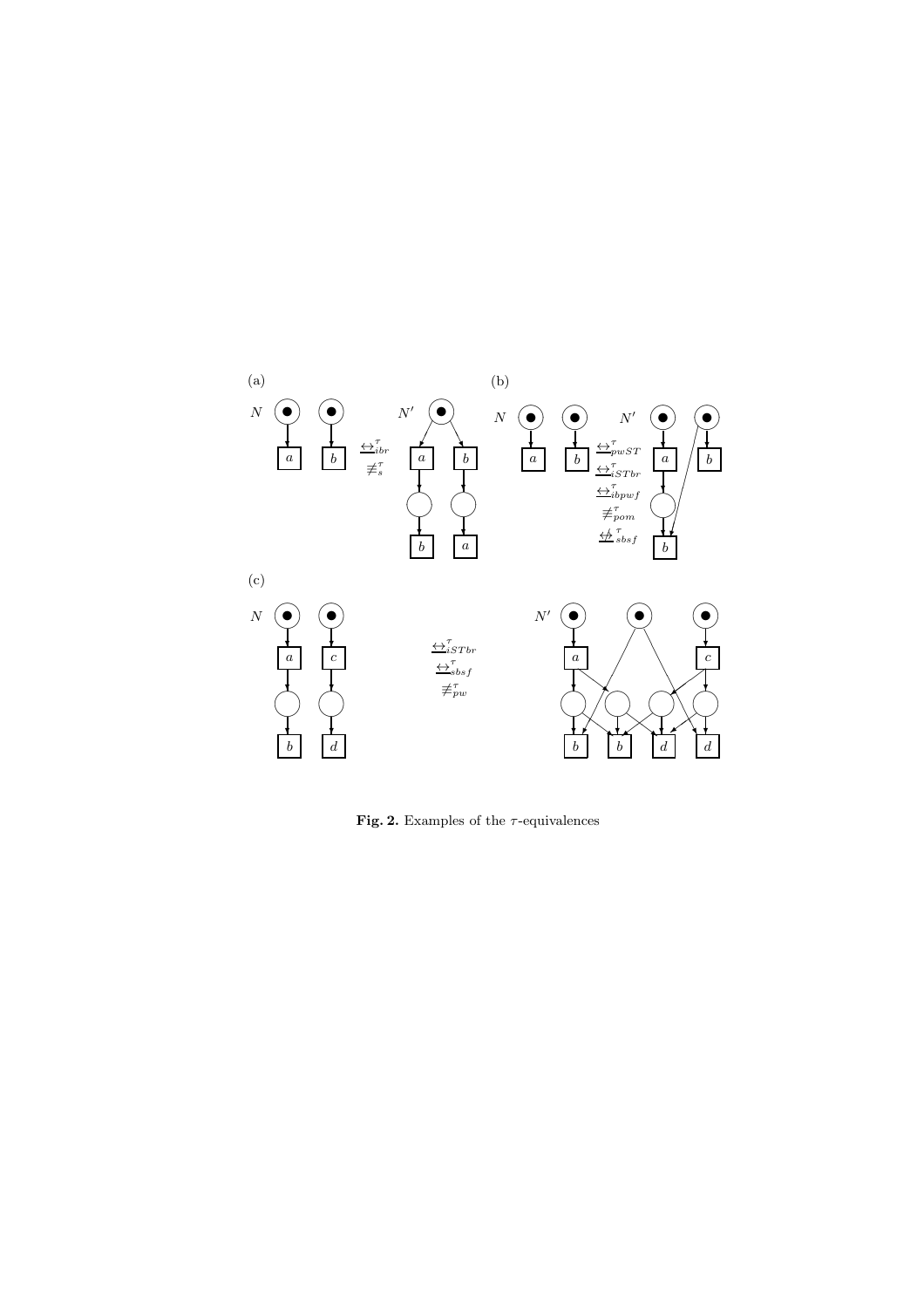

Fig. 3. Examples of the  $\tau$ -equivalences (continued)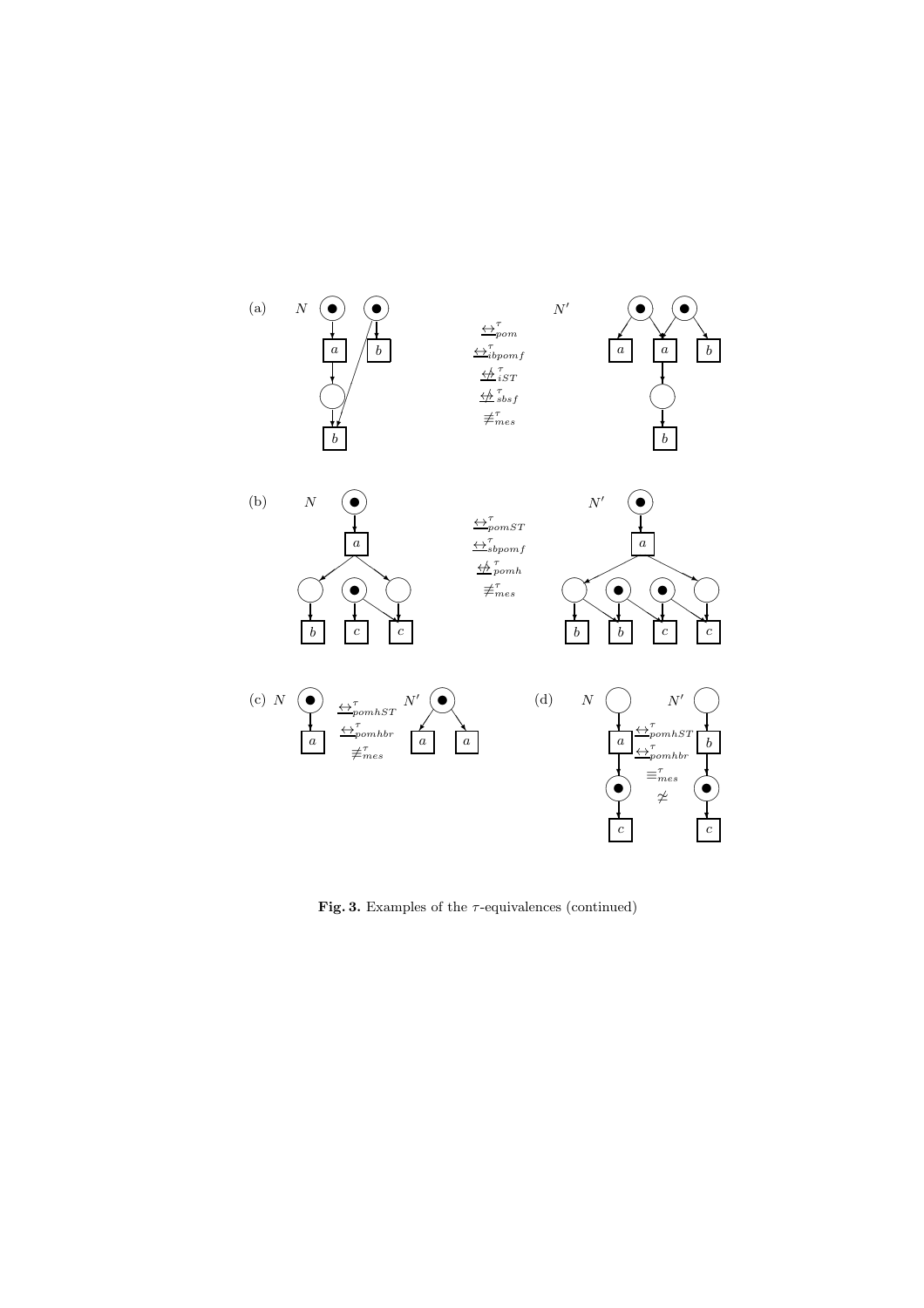

Fig. 4. Examples of the  $\tau$ -equivalences (continued 2)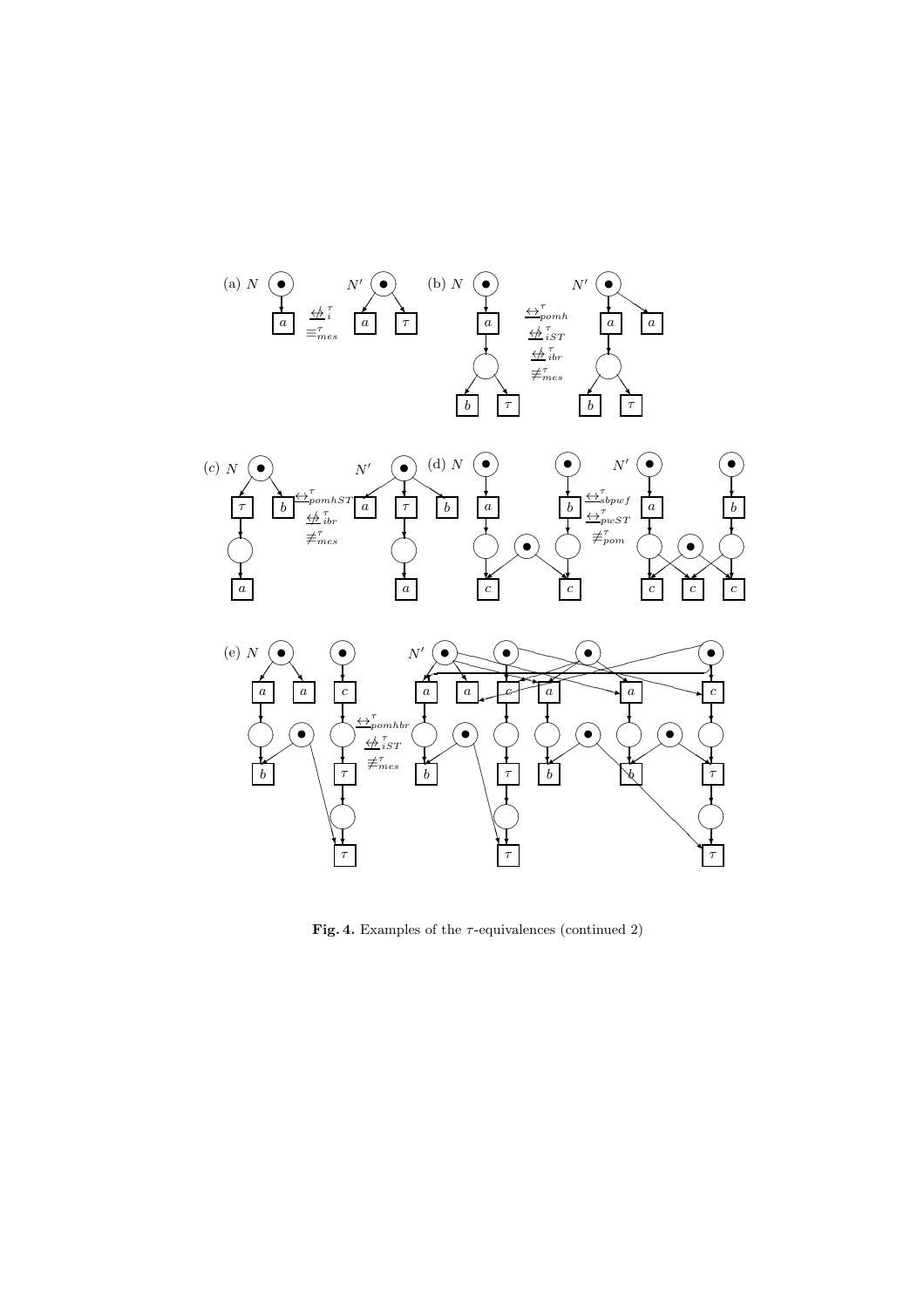**Definition 28.** An SM-net *is a net*  $D = \langle P_D, T_D, F_D, l_D, M_D \rangle$  *s.t.:* 

- 1.  $\forall t \in T_D \mid t \mid = |t^{\bullet}| = 1$ , *i.e.* each transition has exactly one input and one *output place;*
- 2.  $\exists p_{in}, p_{out} \in P_D \text{ s.t. } p_{in} \neq p_{out} \text{ and } \circ D = \{p_{in}\}, D^{\circ} = \{p_{out}\}, i.e. \text{ net } D$ *has unique input and unique output place.*
- *3.*  $M_D = \{p_{in}\}\$ , *i.e.* at the beginning there is unique token in  $p_{in}$ .

**Definition 29.** Let  $N = \langle P_N, T_N, F_N, l_N, M_N \rangle$  be some net,  $a \in l_N(T_N)$  and  $D = \langle P_D, T_D, F_D, l_D, M_D \rangle$  *be SM-net. An* SM-refinement, *denoted by*  $ref(N, a, D),$  is a net  $N = \langle P_{\overline{N}}, T_{\overline{N}}, F_{\overline{N}}, l_{\overline{N}}, M_{\overline{N}} \rangle$ , where:

$$
- P_{\overline{N}} = P_N \cup \{ \langle p, u \rangle \mid p \in P_D \setminus \{ p_{in}, p_{out} \}, u \in l_N^{-1}(a) \};
$$
  
\n
$$
- T_{\overline{N}} = (T_N \setminus l_N^{-1}(a)) \cup \{ \langle t, u \rangle \mid t \in T_D, u \in l_N^{-1}(a) \};
$$
  
\n
$$
- F_N(\bar{x}, \bar{y}) = \begin{cases} F_N(\bar{x}, \bar{y}), \bar{x}, \bar{y} \in P_N \cup (T_N \setminus l_N^{-1}(a)); \\ F_D(x, y), \bar{x} = \langle x, u \rangle, \bar{y} = \langle y, u \rangle, u \in l_N^{-1}(a); \\ F_N(\bar{x}, u), \bar{y} = \langle y, u \rangle, \bar{x} \in \mathbb{1}_M, u \in l_N^{-1}(a); \\ F_N(u, \bar{y}), \bar{x} = \langle x, u \rangle, \bar{y} \in \mathbb{1}_M, u \in l_N^{-1}(a), y \in p_{in}; \\ 0, \qquad \text{otherwise}; \end{cases}
$$
  
\n
$$
- l_{\overline{N}}(\bar{u}) = \begin{cases} l_N(\bar{u}), \bar{u} \in T_N \setminus l_N^{-1}(a); \\ l_D(t), \bar{u} = \langle t, u \rangle, t \in T_D, u \in l_N^{-1}(a); \\ 0, \qquad \text{otherwise}. \end{cases}
$$

An equivalence is *preserved by refinements*, if equivalent nets remain equivalent after applying any refinement operator to them.

**Theorem 2.** Let  $\leftrightarrow \in \{\equiv^{\tau}, \leftrightarrow^{\tau}, \simeq\}$  and  $\star \in \{., i, s, pw, pom, iST, pwST,$  $pomST, pomh, pomhST, ibr, iSTbr, pomhSTbr, pomhbr, mes, ibsf, ibpwf,$  $i\text{b}pomf, \text{sbsf}, \text{sb}pwf, \text{sb}pomf\}.$  For nets N, N' s.t.  $a \in l_N(T_N) \cap l_{N'}(T_{N'})$  and  $SM-net\ D:\ N\leftrightarrow_{\star} N' \Rightarrow ref(N,a,D)\leftrightarrow_{\star} ref(N',a,D)$  *iff the equivalence*  $\leftrightarrow_{\star}$  *is in oval in Figure 1.* 

# 7 Conclusion

In this paper, we supplemented by new ones and examined a group of basic  $\tau$ equivalences and back-forth  $\tau$ -bisimulation equivalences. We also compared them on the whole class of Petri nets as well as on subclass of sequential nets. All the considered  $\tau$ -equivalences were checked for preservation by SM-refinements.

Further research may consist in the investigation of  $\tau$ -variants of place bisimulation equivalences [2] which are used for effective semantically correct reduction of nets. In [1] a notion of interleaving place  $\tau$ -bisimulation equivalence was proposed, and its usefulness for simplification of concurrent systems was demonstrated.